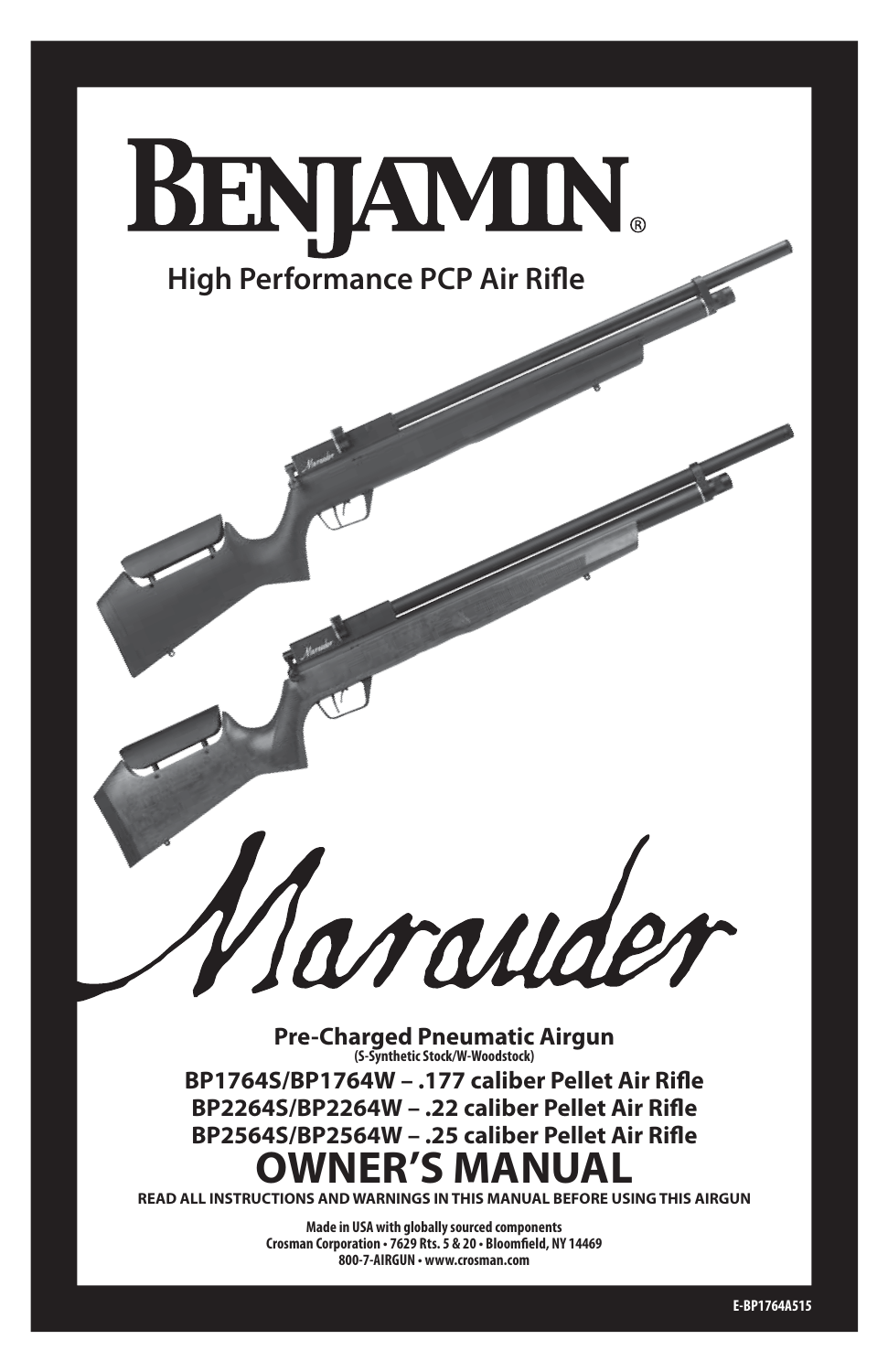**A WARNING:** NOT A TOY. THIS AIRGUN IS RECOMMENDED FOR ADULT USE ONLY. MISUSE OR CARELESS USE MAY CAUSE SERIOUS INJURY OR DEATH. MAY BE DANGEROUS UP TO 1,000 YARDS (914 METERS).

A WARNING: <sub>DO NOT</sub> BRANDISH OR DISPLAY THIS AIRGUN IN PUBLIC—IT MAY CONFUSE PEOPLE AND MAY BE A CRIME. POLICE AND OTHERS MAY THINK IT IS A FIREARM. DO NOT CHANGE THE COLORATION AND MARKINGS TO MAKE IT LOOK MORE LIKE A FIREARM. THAT IS DANGEROUS AND MAY BE A CRIME.

> YOU AND OTHERS WITH YOU SHOULD ALWAYS WEAR SHOOTING GLASSES TO PROTECT YOUR EYES. READ ALL INSTRUCTIONS BEFORE USING. BUYER AND USER HAVE THE DUTY TO OBEY ALL LAWS ABOUT THE USE AND OWNERSHIP OF THIS AIRGUN.

**A WARNING:** THIS PRODUCT CONTAINS ONE OR MORE CHEMICALS KNOWN TO THE STATE OF CALIFORNIA TO CAUSE CANCER AND BIRTH DEFECTS (OR OTHER REPRODUCTIVE HARM.)

A WARNING: USE ONLY COMPRESSED AIR IN THIS AIRGUN. USE NO OTHER GASSES—INCLUDING OXYGEN, WHICH CAN CAUSE A FIRE OR EXPLOSION THAT MAY RESULT IN SERIOUS INJURY OR DEATH.

REMEMBER, THIS AIR RIFLE IS NOT A TOY. ALWAYS TREAT THE AIR RIFLE AS THOUGH IT IS LOADED AND WITH THE SAME RESPECT YOU WOULD A FIREARM.

**CAUTION:** This airgun has been classified as an adult airgun, and is recommended for adult use only. Because it is considered to be a special –purpose airgun, it is exempt from specific types of trigger pull, safety, mechanism and drop tests.

Please read this owner's manual completely. And remember that an airqun is not a toy. Always carefully follow the safety instructions found in this owner's manual and keep the manual in a safe place for future use. If you have any questions about this product or need some help, do not return the product to the store before talking with Crosman. Feel free to visit us at crosman.com, or speak with one of our friendly customer service (1-800-724-7486) representatives Monday through Friday between the hours of 8AM and 4:30PM EST.

- **1.** Reviewing Safety
- **2.** Learning the Parts of Your New Airgun
- **3.** Operating the Safety
- **4.** Pressurizing the Airgun
- **5.** Depressurizing the Airgun
- **6.** Loading the Airgun
- **7.** Un-Loading and Un-Cocking
- **8.** Removing a Jammed Pellet
- **9.** Maintaining Your Airgun
- **10.** Advanced Tuning Techniques
- **11.**Changing the Bolt Direction
- **12.** Adjustable Comb

# **1. Reviewing Safety**

- **1. ALWAYS** treat the air rifle as though it is loaded and ready to fire.
- **2. ALWAYS** treat the air rifle with the same respect you would a firearm.
- **3. ALWAYS** store the air rifle unloaded and away from children.
- **4. ALWAYS** remove the magazine, make sure there is no pellet in the chamber and make sure the air rifle is un- cocked.
- **5. ALWAYS** aim in a SAFE DIRECTION.
- **6. ALWAYS** keep the muzzle of the air rifle pointed in a SAFE DIRECTION.
- **7. ALWAYS** keep your finger off the trigger and out of the trigger guard until ready to shoot.
- **8. ALWAYS** keep the air rifle "ON SAFE" until you are ready to shoot.
- **9. ALWAYS** check to see if the air rifle is "ON SAFE" and unloaded when removing it from storage.
- **10. ALWAYS** check to see if the air rifle is "ON SAFE: and unloaded when handling to, or receiving it form another person.
- **11. ALWAYS** have you and others wear shooting glasses to protect your eyes.
- **12. ALWAYS** wear shooting glasses over reading or prescription glasses.
- **13. ALWAYS** place a shooting backstop in a location that will be safe should the backstop fail.
- **14. ALWAYS** check your backstop for wear before and after each use. All backstops are subject to wear and will eventually fail. Replace your backstop if the surface is worn or damaged or if a ricochet occurs.
- **15. ALWAYS** use proper size ammunition in you air rifle. Check the markings on your air rifle to verify the ammo size. .
- **16. NEVER** point the air rifle at any person or at anything you do not intend to shoot.
- **17.NEVER** reuse ammunition.
- **18.NEVER** shoot at hard surfaces or at the surface of water. The pellet may bounce off or ricochet and hit someone or something you had not intended to shoot. **19.NEVER** shoot at hard surfaces or at the surface of water. The pellet may bounce off or ricochet and hit someone or something you had not intended to hit.
- **20.NEVER** attempt to disassemble or tamper with your air rifle. Use an Authorized Service Station. Using an unauthorized service or repair center, or modifying the function of your air rifle in any way, may be unsafe and will void your warranty.
- **21.**Store this airgun charged with air to keep the valves closed against dirt.

**A WARNING:** BECAUSE THIS AIRGUN HAS AN ADJUSTABLE MATCH GRADE TRIGGER, IT COULD FIRE WHEN DROPPED OR JARRED, WITH OR WITHOUT THE SAFETY ENGAGED.

> **Tools Needed (not included) If Following Advanced Tuning Techniques 1/4" Allen Wrench 1/8" Allen Wrench 5/64" Allen Wrench .050" Allen Wrench 3/16" Allen Wrench**

# **2. Learning the Parts of Your New Airgun**

Learning the names and parts of your new airgun will help you understand your owner's manual. (Fig. 1)



## **3. Operating the Safety**

**CAUTION:** Like all mechanical devices, an airgun safety can fail. Even when the safety is "ON SAFE", you should continue to handle the airgun in a safe manner.

## **3.1To Put the Airgun "ON SAFE:"**

- **1.** 1. Locate the safety in front of the trigger.
- **2.** 2. The letters "F" (fire) and "S" (safe) on the bottom of the trigger guard also indicate the appropriate position of the safety (Fig. 2A).
- **3.** 3. Push the safety towards the trigger to put the safety on. The safety is on, and the airgun is "ON SAFE" when the lever is in the rear position (near the trigger). (Fig. 2B)

# **3.2 To Take the Airgun "OFF SAFE"**

Push the safety to the forward position (away from the trigger). When the airgun is "OFF SAFE" it is ready to be fired after following the instructions in this manual on how to fill and load. (Fig. 2C)

A WARNING: KEEP THE AIR RIFLE IN THE "ON SAFE" POSITION UNTIL YOU ARE ACTUALLY READY TO SHOOT. THEN PUSH THE SAFETY LEVER TO THE "OFF SAFE" POSITION.

# **4. Pressurizing the Airgun**

This airgun is designed for use at pressures between 2,000 and 3,000 psi depending on how you, as the user, adjust (tune) the gun to work.

**NOTE:** Before firing the airgun make certain there is sufficient pressure for proper operation. The gauge needle should be pointing to the are between 1000 and 3000 psi on the gauge.

# **AWARNING:** EXPLOSION DANGER. USE ONLY COMPRESSED AIR IN THIS AIRGUN. USE NO OTHER GASSES—INCLUDING OXYGEN, WHICH CAN CAUSE A FIRE OR EXPLOSION THAT MAY RESULT IN SERIOUS INJURY OR DEATH.

# **A WARNING:** DISCONNECTING THE FILL HOSE FROM THE AIRGUN

WITHOUT BLEEDING THE AIR FIRST MAY RESULT IN INJURY FROM HOSE WHIP AS A RESULT OF PRESSURE IN THE FILL HOSE.

# **4.1 Pressurizing (Filling) the Airgun with a Hand Pump**

- **1.** Be sure to wear eye protection
- **2.** Make sure the airgun is unloaded and not cocked. (See section 7 for instructions on unloading and un-cocking.)
- **3.** Read all instructions with your hand pump so you are familiar with its operation. Use only a pump designed for filling a pre-charged airgun and outfitted with a Foster #12FS quick disconnect fitting. Do not use a standard air compressor or bicycle pump.
- **4.** Make sure air rifle is "ON SAFE" and pointed in a SAFE DIRECTION.
- **5.** Remove the threaded cap that covers the fill nipple on the airgun by turning counter-clockwise.
- **6.** Connect the quick-disconnect fitting on the hand pump hose to the fill nipple (Fig. 3)
- **7.** Make certain the bleed valve on the hand pump is fully closed (tighten in a clockwise direction) (Fig. 4).
- **8.** Start pumping and continue until the gauge needles on your pump and on the airgun are between 2000 psi and 3000 psi depending on your desired tune.
- **9.** DO NOT fill the airgun to more than 3000 psi. See "Overfill" information section 4.3.
- **10.** Open the bleed screw on the pump base rapidly in a counter-clockwise direction to COMPLETELY bleed the hose. You must bleed the fill hose COMPLETELY to avoid hose whip from pressure in the fill hose.
- **11.** Disconnect the pump from the fill nipple on the gun
- **12.** Replace the cap over the fill nipple and tighten. Always keep the fill nipple capped to eliminate the possibility of dirt entering the check valve.









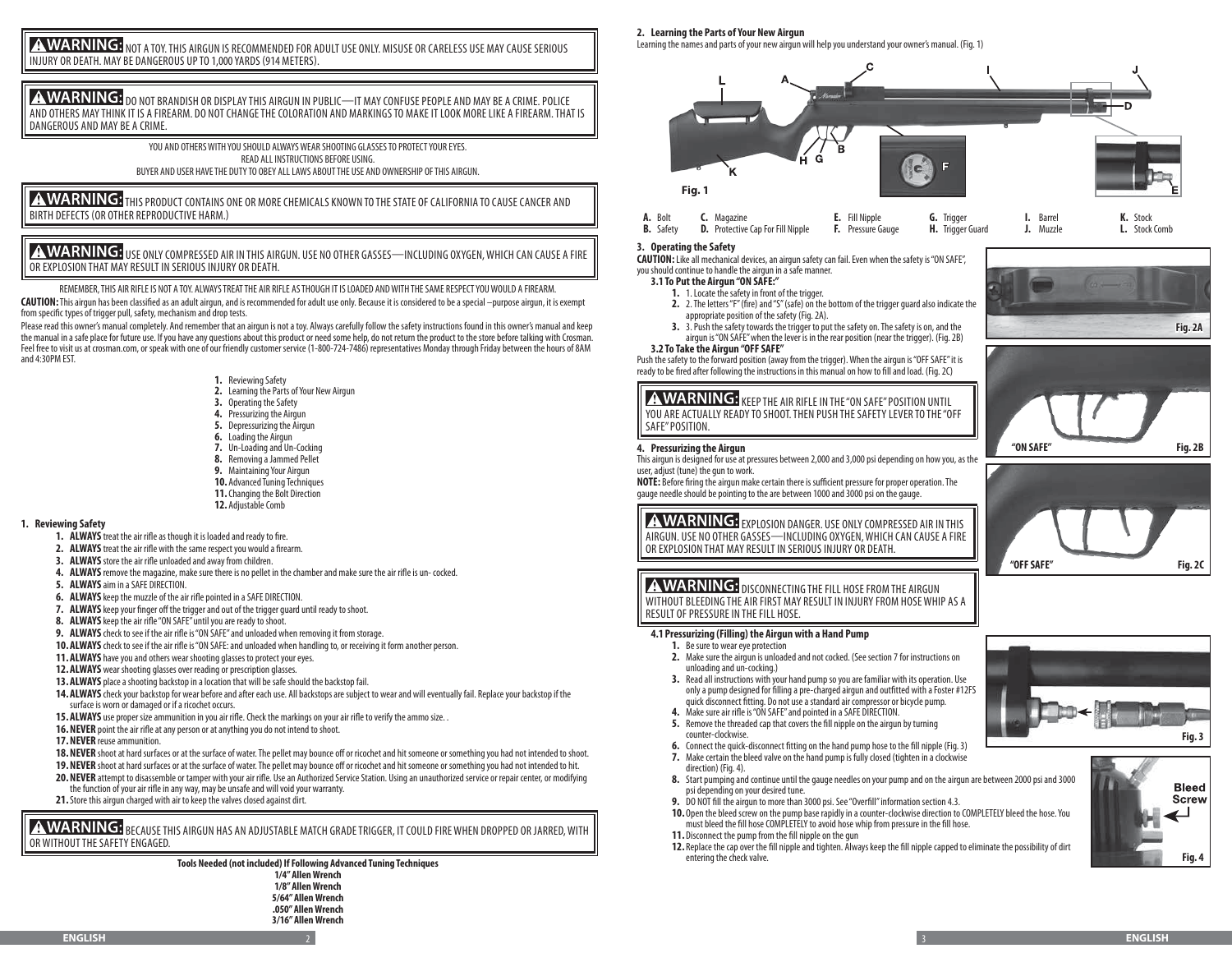# **4.2 Pressurizing (Filling) the Airgun with a High Pressure Tank**

Your airgun may be filled from a high pressure tank (bottle) like the Benjamin 90 cu in charging system cylinder (81001). Scuba tanks can also be utilized for the task. For scuba tanks use the Crosman FAH003 Scuba Yoke adapter.

- **1.** Be sure to wear eye protection
- **2.** Make sure the airgun is unloaded and not cocked. (See section 7 for instructions on unloading and un-cocking.)
- **3.** Read all instructions with your tank so you are familiar with its operation.
- **4.** Make sure air rifle is "ON SAFE" and pointed in a SAFE DIRECTION.
- **5.** Remove the cap that covers the fill nipple on the airgun.
- **6.** Connect the quick-disconnect fitting on the adaptor's hose to the fill nipple (Fig. 3).
- **7.** Slowly open the valve on your tank and start filling the gun SLOWLY. Filling too quickly will cause heat buildup that can affect accuracy of the fill pressure.
- **8.** Watch the gauges on the airgun and your tank (if equipped) until the desired pressure is reached (2000-3000 psi)
- **9.** DO NOT fill the airgun to more than 3000 psi. See "Overfill" information in section 4.3.
- **10.**Turn the valve on your tank off when the desired fill pressure is reached.
- **11.** BLEED the fill hose COMPLETELY to avoid hose whip from pressure in the fill hose
- **12.** Disconnect the tank's fill hose from the fill nipple on the airgun.
- **13.** Replace the cap over the fill nipple and tighten. Always keep the fill nipple capped to eliminate the possibility of dirt entering the check valve.

**TIP:** If your airgun is being filled from completely empty (zero pressure) the tension of the hammer pressing against the valve may keep the valve open which will cause air to leak down the barrel. This is most likely to happen with a gun tuned for high fill pressures, where the hammer spring preload is adjusted to a high rate. In the event this occurs, try cocking the bolt and leaving it in the rear (fully open) position to eliminate the force on the valve allowing it to close. Always make certain the airgun is not loaded and there is not a pellet in the chamber.

## **4.3Overfill**

- **1.** Over filling beyond the "as tuned" best fill pressure does not improve performance. It will actually lessen performance and may cause the valve to lock. For instance a gun tuned for best performance at 2,000 psi may partially valve lock at 3000 psi. If you discover that the airgun has been over filled, try to dry fire the airgun (cock and shoot with no pellet loaded) in a SAFE DIRECTION until pressure on your airgun drops to 3,000 psi or less depending on where your gun's tuned best fill pressure is.
- **2.** If the airgun will not discharge air with each shot, the valve may be completely pressure locked and will require use of the degassing tool (Sold Separately at Crosman. com). Follow the instructions included with the degassing tool to fully or partially depressurize the airgun.

# **5. Depressurizing the Airgun**

Your airgun, like most PCP airguns, is best stored with some pressure in the reservoir. This keeps the seals in the airgun forced against the sealing surfaces. In the event you want or need to depressurize (e.g. for service) follow the following steps:

# **5.1Dry Fire Method**

- **1.** Keep the air rifle pointed in a SAFE DIRECTION.
- **2.** Remove all the air from your air rifle by repeatedly cocking and dry-firing (with the air rifle pointed in a SAFE DIRECTION) until the pressure gauge on your airgun shows no pressure and air cannot be heard when the shot is fired.
- **3.** Put the air gun "ON SAFE".

# **5.2Degassing Tool Method**

A WARNING: PERFORMING THE FOLLOWING PROCEDURE WILL EXHAUST AIR FROM THE BARREL AT A HIGH RATE AND COULD DISCHARGE A PELLET THAT IS CHAMBERED. ALWAYS MAKE CERTAIN THE AIRGUN IS POINTED IN A SAFE DIRECTION

Make certain the airgun is not in the cocked position by:

- **1.** Make sure air rifle is "ON SAFE" and pointed in a SAFE DIRECTION.
- **2.** Removing the magazine (see Section7.1).
- **3.** Closing the airgun bolt by sliding forward and latching.
- **4.** Pulling the trigger.
- **5.** Insert the degassing tool (NOT included) into the threaded plug as shown in Figure 5A.

**6.** Turn the tool into the airgun in a clockwise direction until resistance is felt. This will indicate the nose of the tool has come in contact with the internal valve. Using an Allen wrench or screwdriver through the hole in the degassing tool (Fig. 5B) apply leverage to turn the tool and force the internal valve open. This may require approximately 1-2 complete turns to totally degas the airgun.

- **7.** Remove the degassing tool completely from the airgun. Leaving the tool in the
- airgun will interfere with the normal operation of the firing mechanism.
- **8.** Cock the airgun and dry-fire (no pellet) in a SAFE DIRECTION to make certain all pressure has been relieved from the airgun.
- **9.** Check the gauge to make certain all pressure has been relieved from the airgun.

# **6. Loading the Airgun**

CAUTION: The air rifle was designed to function best with BENJAMIN<sup>®</sup> and CROSMAN<sup>®</sup> lead airgun pellets.

- **•** Use of other ammunition may cause the gun to malfunction and could cause damage to the airgun.
- **•** Never reuse ammunition.
- Review the entire manual, including the section on Safety, before firing your air rifle. It is designed to use the recommended Benjamin and Crosman® lead airgun pellets of the appropriate caliber.

**CAUTION:** Know your airgun's loading mechanism for safest use! Pellets can be loaded either by hand directly into the barrel breech, if desired, or by using the rotary magazine. With the magazine installed, EVERY action of closing the bolt WILL place a pellet into the chamber. Removal of the magazine WILL leave this chambered pellet in place unless the airgun has been fired.

# **6.1 Loading the Magazine**

- **1.** Make sure air rifle is "ON SAFE" and pointed in a SAFE DIRECTION.
- **2.** If the magazine is in the air rifle, remove it to begin loading of the magazine (see Section 7.1 "Unloading-Removing the magazine.")



# **Note: .25 Cal. Clip Holds 8**



- **3.** Lift the clear cover over the catch point and rotate in the direction of the arrows (clockwise) per Figure 6A. Turn until the cover appears as shown in Figure 6B.
- **4.** Place a finger under the magazine covering the hole, place the first pellet in the magazine, nose first (Fig. 6C). Make certain the pellet does not protrude out the back of the magazine. In the event the pellet does protrude simply push the pellet inward.
- **5.** Rotate the cover counter clockwise and place the remaining pellets into the magazine. Upon completion of filling the remaining positions rotate the cover until it comes to rest at the catch point as shown in figure 6D. The magazine is now ready for use.

# **6.2 Inserting the Magazine**

- **NOTE:** Following these directions will result in your gun being loaded and ready to fire.
	- **2.** Pull the bolt back to the cocked position. **3.** With the cover of the magazine facing the butt of the air rifle insert the magazine from the right side and push it inward until it snaps into place. (Fig. 7)
	- **4.** Push the bolt forward fully and latch to chamber a pellet.

**1.** Make sure air rifle is "ON SAFE" and pointed in a SAFE DIRECTION.

**5.** The air rifle is now ready to fire.

|                  | <b>BP1764</b> | <b>BP2264</b> | <b>BP2564</b> |
|------------------|---------------|---------------|---------------|
| <b>MAGAZINE#</b> | RC7710        | RC2210        | <b>RC2508</b> |
| <b>CALIBER</b>   | .177          | .22           | .25           |
| <b>CAPACITY</b>  | 10            | 10            |               |

### **7. Un-Loading and Un-Cocking 7.1Unloading- Removing the Magazine**

- **1.** Every closure of the bolt will place a pellet into the chamber when the magazine is in place.
- **2.** To unload the air rifle it is best practice to fire the pellet in a SAFE DIRECTION.
- **3.** Pull the bolt back to the rear position.
- **CAUTION:** This action WILL cock the air rifle.
	- **4.** Push the magazine out of the receiver from the left side.
	- **5.** Uncock the air rifle for safe storage. Refer to section 7.2, "Un-cocking," for instruction.

## **7.2Un-Cocking**

In the event you are finished shooting, remove the magazine as instructed and un-cock the air rifle by following the steps below:

- **1.** Point the air rifle in a SAFE DIRECTION.
- **2.** Take the air rifle "OFF SAFE".
- **3.** Pull the bolt back to the rear position.
- **4.** While firmly holding the bolt in the rear position, pull the trigger.
- **5.** Continue to hold the trigger back while sliding the bolt forward to the latched position.
- **6.** Release the trigger.
- **7.** Put the air rifle on "ON SAFE".
- **8.** The air rifle is now ready for storing.

**8. Removing a Jammed Pellet**

**A WARNING:** IN THIS PROCEDURE YOU WILL PUT A CLEANING ROD DOWN THE BARREL OF A CHARGED AIRGUN. IT IS EXTREMELY IMPORTANT THAT WHILE YOU ARE DOING THIS THE AIRGUN BE "ON SAFE", POINTED IN A SAFE DIRECTION, BOLT REMAINS IN THE OPEN POSITION AND THAT YOUR FINGER BE KEPT AWAY FROM THE TRIGGER. FAILURE TO FOLLOW THIS WARNING MAY RESULT IN SERIOUS INJURY OR DEATH.

**Rod**

A jammed pellet is usually the result of trying to fire the airgun when the pressure is too low. Before firing the airgun make certain there is sufficient pressure for proper operation, by making sure the gauge needle is pointing to the area between 2000 and 3000 psi.

- **CAUTION:** Never look down the barrel to see if a jam has been cleared. **1.** Make sure the air rifle is "ON SAFE" and pointed in a SAFE DIRECTION.
	- **2.** Pull the bolt in the rearward position insert a clearing rod of the proper size into the barrel (start at the muzzle). (Fig. 8) The barrel could be damaged if the proper sized clearing rod is not used.

**NOTE:** The bolt must be cocked and open for the jammed pellet to clear the breech when it is pushed out by the ramrod.

- **3.** Push or tap pellet towards the breech end of the barrel until the pellet is extracted from the chamber. Take care not to damage the chamber sealing o-ring. Remove and discard the pellet. Do not reuse that pellet.
- **4.** Point the airgun in a SAFE DIRECTION, close the bolt, take "OFF SAFE" and fire.
- **5.** Put the airgun "ON SAFE".
- **6.** If you are not able to unjam your airgun by following this procedure, take no further action. Crosman Corporation or an Authorized Service Station will unjam your airgun. (No cost during the warranty period)

# **9. Maintaining Your Airgun**

AWARNING: EXPLOSION DANGER. DO NOT INTRODUCE PETROLEUM-BASED LUBRICANTS INTO THE HIGH PRESSURE RESERVOIR, OR IT MAY CAUSE AN EXPLOSION. FAILURE TO FOLLOW THESE INSTRUCTIONS MAY RESULT IN SERIOUS INJURY OR DEATH.

A WARNING: <sub>DO NOT</sub> ATTEMPT TO REPAIR THE AIRGUN OR TO DISASSEMBLE TO CORRECT AN OVER FILL OR VALVE LOCK. PARTS CAN FLY FROM THE AIRGUN AT DANGEROUS SPEEDS WHEN IT IS DISASSEMBLED WHILE PRESSURIZED.

- **•** Apply Crosman silicone chamber oil (part number RMCOIL) on the barrel o-ring every 3 months or 500 shots. Apply with a cotton swab as shown in figure 9.
- **•** Apply a moly graphite EP grease to the sliding bolt mechanism every 3 months or 500 shots.
- **•** Keep all petroleum-based lubricants away from the fill nipple. They MUST NOT be introduced into the high pressure reservoir.



**Pellet**

**Fig. 8**





**Fig. 5B**



Marauder .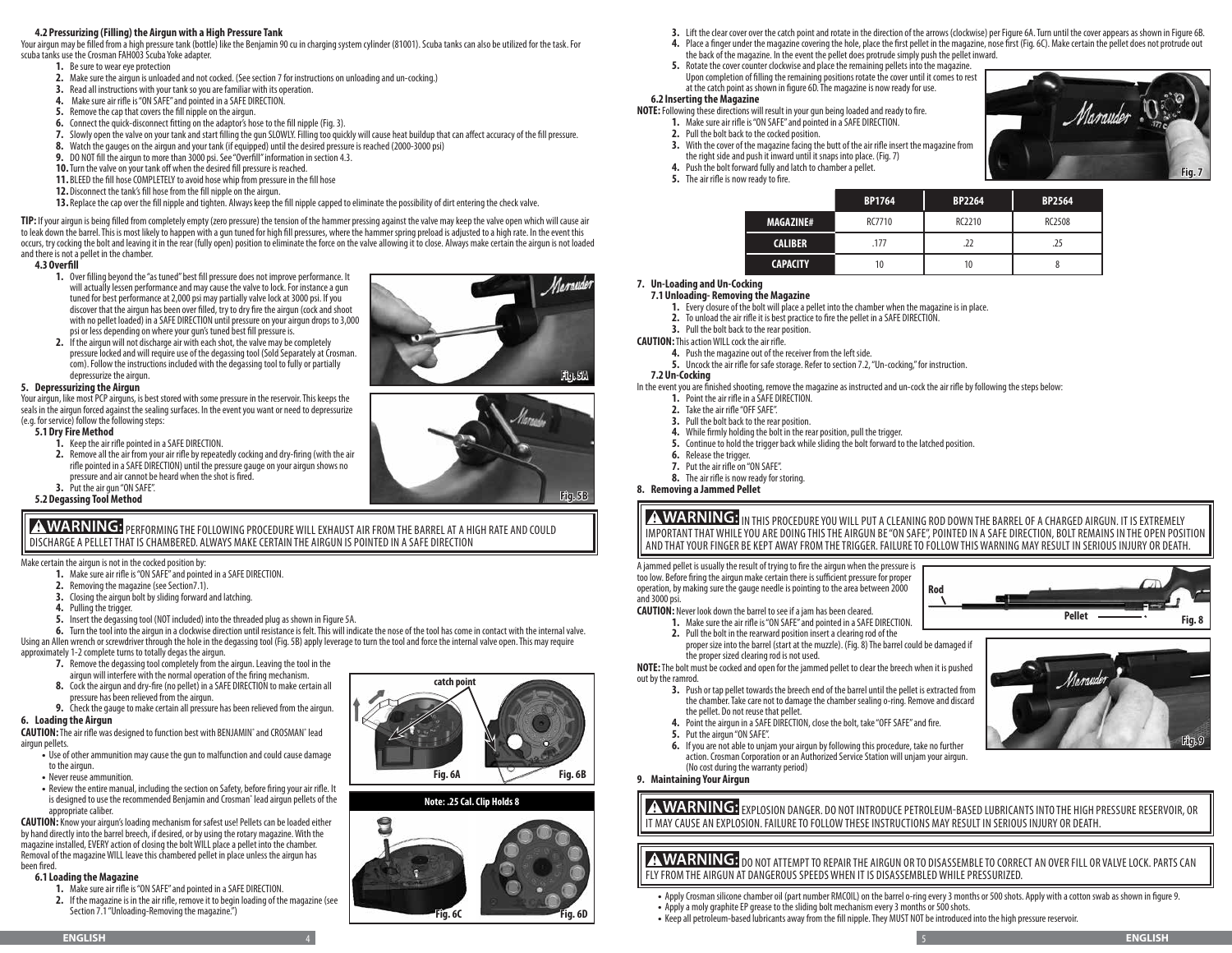- **•** DO NOT MODIFY OR ALTER YOUR AIRGUN. Attempts to modify the airgun in any way inconsistent with this manual may make your airgun unsafe to use, cause serious injury or death, and will void the warranty.
- **•** If you drop your airgun, visually check to see that it works properly before you use it again. If anything seems changed, like a shorter or weaker trigger pull, this may mean worn out or broken parts. Call Crosman customer service for assistance before using your airgun again.
- **10. Advanced Tuning Techniques**

# **10.1 Adjusting the Trigger**

**A WARNING:** ADJUSTMENT OF TRIGGER SCREW (B) COULD INHIBIT PROPER FUNCTION OF THE SAFETY LEVER (F). THUS, ALWAYS CHECK FOR FULL ENGAGEMENT AND SMOOTH FUNCTION OF THE SAFETY LEVER UPON COMPLETION OF ANY CHANGES TO THE TRIGGER SCREW. IF YOU ARE NOT SURE IF THE SAFETY IS ENGAGING AND OPERATING PROPERLY, TAKE YOUR GUN TO AN EXPERIENCED GUNSMITH.

A WARNING: ADJUSTMENT TO THE TRIGGER ASSEMBLY COULD ALLOW THIS AIRGUN TO FIRE IF DROPPED OR JARRED, WITH OR WITHOUT THE SAFETY ENGAGED.

The trigger assembly can be adjusted and customized but unless you are experienced in making such adjustments, Crosman recommends that these adjustments to factory settings be made only by a qualified gunsmith after reading all instructions. Adjusting the trigger assembly can result in a light trigger pull, decreased sear engagement that could make the gun more susceptible to discharge when dropped or jarred, or a non-functioning safety. Make only the adjustments identified in this manual.

**NOTE:** these adjustment features are for advanced shooters. Most shooters can use the settings provided during manufacturing of the gun and should not need to make modifications.

The match grade trigger on your pellet air rifle is a two stage, fully adjustable unit. It has been factory set to an efficient setting that will suit most hunting and target uses. If you, as the owner, wish to alter the factory settings you should do so only after reading the following instructions carefully.

- **1.** Put the air rifle "ON SAFE", remove the magazine and keep the airgun pointed in a SAFE DIRECTION.
	- **2.** Depressurize the airgun
	- **3.** Remove the stock screw (Fig. 12A) (using a 3/16" Allen wrench to separate the stock from the action.
	- **4.** Do not remove the trigger guard screws as the trigger guard should remain with the stock.



| TRIGGER WEIGHT ADJUSTER<br>А.<br><b>FIRST STAGE ADJUSTER</b> | SECOND STAGE ADJUSTER<br>TRIGGER POSITION | TRIGGER<br><b>SAFETY LEVER</b> | LINK<br><b>SEAR</b> |
|--------------------------------------------------------------|-------------------------------------------|--------------------------------|---------------------|
|--------------------------------------------------------------|-------------------------------------------|--------------------------------|---------------------|

- **5.** Trigger Pull Using a 1/8" Allen wrench turn the adjuster screw (A) clockwise to increase trigger pull weight and counterclockwise to decrease trigger pull weight. This adjustment will not affect sear engagement.
- **6.** Trigger Position using a .050" Allen wrench the trigger position at rest can be adjusted. Turn screw (D) clockwise to move the trigger back and counter clockwise to move the trigger forward. This adjustment could affect sear engagement, and therefore could allow the gun to fire when dropped or jarred.
- **7.** Trigger Stages using a .050" Allen wrench for adjustment of screws (B) and (C), changes can be made to the position and length of first and second stages of the trigger motion. These adjustments could affect sear engagement, and therefore could allow the gun to fire when dropped or jarred.
- **•** Screw (B) changes the first stage. Turning screw (B) clockwise will increase the length of the first stage and decrease the sear engagement.
- **•** Turning counter clockwise will decrease the length of the first stage and increase the sear engagement.
- **•** Screw (C) changes the second stage. Turning screw (C) clockwise will cause the second stage to occur sooner while turning counterclockwise will cause the second stage to occur later.
- **8.** Adjustment of screws (B) and (C) should be done in harmony with each other as they work together to create the trigger's profile.
- **•** Start slowly to understand what each adjustment does and its relationship to the other.
- **9.** Trigger Maintenance the trigger is assembled with a moly graphite EP grease that should last for years. In the event your trigger becomes contaminated with debris and is not functioning properly, contact a qualified gunsmith to examine for repair or maintenance.
- **10.** After adjusting your trigger, always check that the trigger and safety are functioning properly. If you are not sure if the trigger or safety is operating properly, take your gun to an experienced gunsmith.
- **11.** Re-insert the action into the stock, and replace and tighten the stock screw.

# **10.2 Adjusting for Various Fill Pressures**

- **•** The airgun is designed to be tuned to work at various fill pressures from 2000 psi (138 bar) up to 3000 psi (207 bar). This is done by adjustment of the hammer spring preload and hammer stroke length. In either case the adjustment changes the amount of energy the hammer generates when striking the valve. Higher fill pressures require more hammer energy while lower fill pressures require less hammer energy.
- **•** It is advised to always record your settings when tuning your airgun.
- **•** The airgun has been factory set to an efficient fill pressure that will suit most hunting and target uses. If you, as the owner, wish to alter the factory settings you should do so only after reading the following instructions carefully.

# **10.3 Hammer Spring Pre-load adjuster**

- **1.** Put the air rifle "ON SAFE" remove the magazine and keep the airgun pointed in a SAFE DIRECTION. Remember that the airgun is pressurized and make only the adjustments identified in this manual.
- **2.** To increase the energy, turn the hammer spring preload adjuster clockwise (Fig. 11A), up to 6 revolutions, using a 1/4" Allen wrench.

**NOTE:** More revolutions will simply cause the adjuster to spin but will not yield any higher force. Increasing the preload will be required to facilitate use of higher fill pressures.

The striker can be accessed through the hammer spring preload adjuster using a 1/8" Allen wrench (Fig. 11B). Turning the striker clockwise will shorten the hammer stroke and turning counter clockwise will lengthen the stroke. A long stroke length will yield higher hammer energy while a short stroke length will yield lower hammer energy. The striker can be adjusted inward by up to 12 revolutions. A starting point for low fill pressures would start with a low hammer spring preload tension and a shorter hammer stroke.



A starting point for higher fill pressures will require more hammer spring preload tension and a longer hammer stroke. Refer to the chart below for suggested combinations of these adjustments based on fill pressures.

| <b>Fill</b> | <b>Hammer Spring Preload</b>                    | <b>Hammer Stroke</b>                           |  |  |
|-------------|-------------------------------------------------|------------------------------------------------|--|--|
| Higher      | Increase, turn adjuster in (Clockwise)          | Increase. Turn Striker out (Counter Clockwise) |  |  |
| Lower       | Decrease, turn Adjuster out (Counter Clockwise) | Decrease. Turn Striker in (Clockwise)          |  |  |

**TIP:** Too little hammer energy at high fill pressures may result in very low velocities which is the result of partial valve lock. See the Overfill section (4.3, 5) to correct. Make only the adjustments identified in this manual. Do not attempt to adjust any other parts of a pressurized airgun, or make any repairs to a pressurized airgun.

Tuning the air rifle to obtain various velocity profiles can be achieved through the adjustment of the hammer spring and the striker and should be done in harmony with each other. Start slow to understand how each one affects the air rifle's performance. Experience and testing is the best way to understand these capabilities.

**A WARNING:** DO NOT ATTEMPT TO REPAIR THE AIRGUN OR TO DISASSEMBLE TO CORRECT AN OVER FILL OR VALVE LOCK. NEVER REPAIR A PRESSURIZED GUN. PARTS CAN FLY FROM THE AIRGUN AT DANGEROUS SPEEDS WHEN IT IS DISASSEMBLED WHILE PRESSURIZED.

# **10.4 Tuning for Various Velocities**

The airgun has been factory set to an efficient velocity that will suit most hunting and target uses. If you, as the owner, wish to alter the factory settings you should do so only after reading the following instructions carefully. Unless you are experienced with working with airguns, Crosman Corporation suggests seeking the aid of a qualified gunsmith to perform these velocity adjustment procedures.



- **1.** Put the air rifle "ON SAFE", remove the magazine and keep the airgun pointed in a SAFE DIRECTION. Remember that the airgun is pressurized and make only the adjustments identified in this manual.
- **2.** The airgun may be tuned for various velocities by adjusting the valve metering screw. This will require removal of the stock. Remove the stock screws (Fig. 12A) using a 3/16" Allen wrench) to separate the stock from the action. Remember the action is pressurized. Keep it pointed in a safe direction.
- **3.** Do not remove the trigger guard screws as the trigger guard should remain with the stock.
- **4.** Using a 5/64" Allen wrench, remove the jam set screw first to allow access to the metering screw. (Fig. 12B) (Be sure to stow the jam set screw in a safe place). Find the metering screw beneath the jam set screw previously removed. Using a 5/64" Allen wrench turns the metering screw clockwise to restrict the flow of air into the barrel and reduce the pellet velocity.

**TIP:** Turn the metering screw in all the way until it bottoms, counting how many turns it took to achieve the desired velocity. Record this value for future reference. 4 - 4 1/2

turns out from the bottomed position will completely clear the nose of the metering screw from the air path. Do not adjust the metering screw beyond this point. Though the metering screw will restrict air flow a great deal it will not completely shut off air flow. Replace and tighten the jam screw. Re-insert the action into the stock, and replace and tighten the stock screw.

# **11.Changing the Bolt Direction**

The bolt direction on your PCP rifle is capable of being changed to the opposite hand. The rifle is factory assembled with the bolt handle pointing to the right. Disassembly of the Breech and Barrel assembly from the Reservoir Tube assembly is required to access the parts contained within the Breech that facilitate the change to the opposite hand. Crosman Corporation recommends the use of an approved Service Station to perform the change. An approved Service Station may be found through www.crosman.com or by calling Customer Service at 1-800-724-7486.

# **12. Adjustable Comb**

The stock comb may be adjusted up and down to suit the shooter's preference. To adjust, loosen the two set screws shown in figure 13 using a 3/32"allen wrench. Move the comb up or down then retighten the set screws gently first and trial the change. After a satisfactory position is found tighten the set screws an additional 1/8 turn to ensure the comb does not slip during use. Do not over tighten the set screws or permanent damage could occur to the stock.





# $\epsilon$

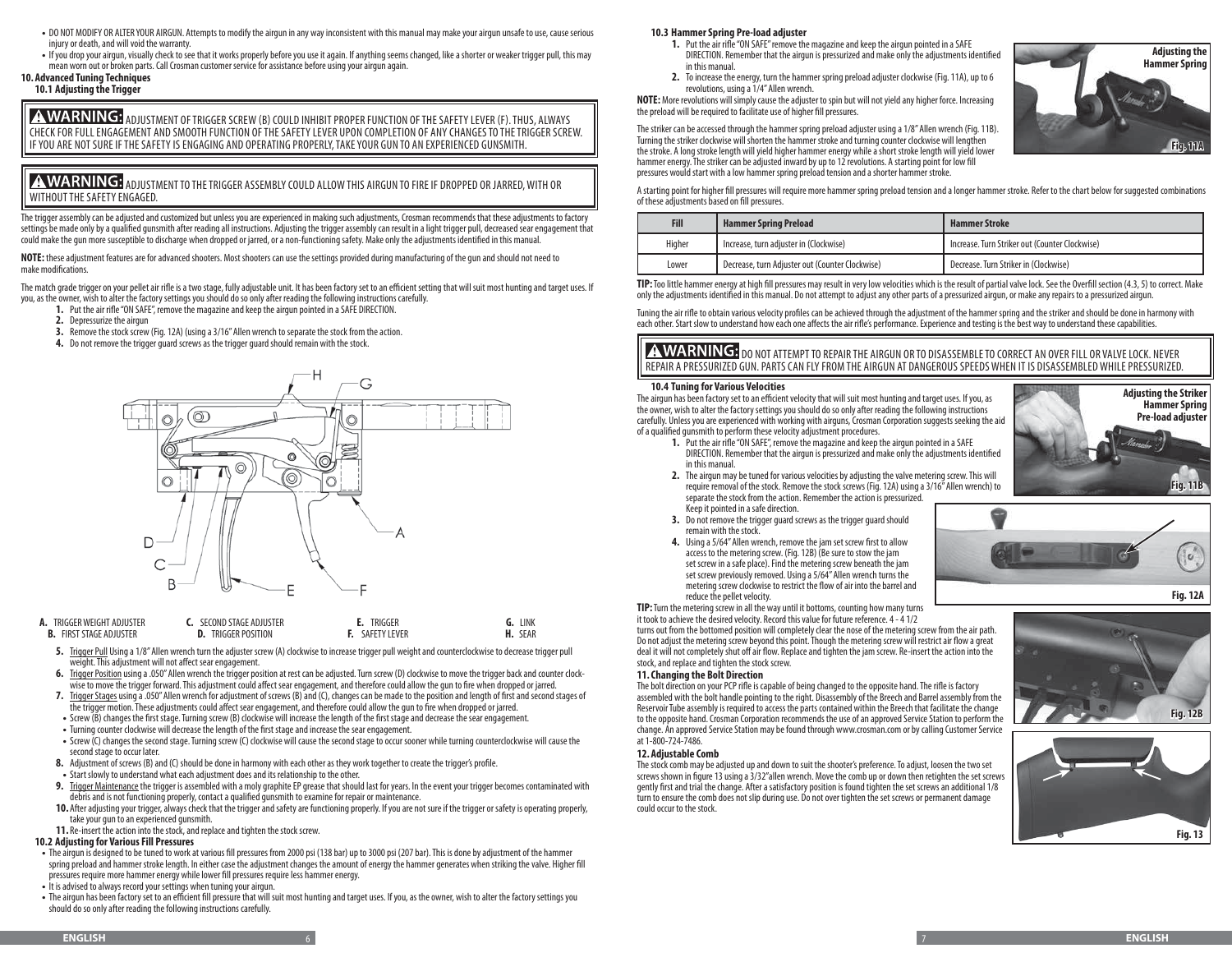## **SPECIFICATIONS**

| <b>Mechanism</b>          | <b>Bolt Action</b>                                                                                                                 |  |  |  |
|---------------------------|------------------------------------------------------------------------------------------------------------------------------------|--|--|--|
| Capacity                  | BP1764 / BP2264 10 Shot Magazine<br>8 Shot Magazine<br>BP2564                                                                      |  |  |  |
| <b>Power source</b>       | <b>Compressed Air</b>                                                                                                              |  |  |  |
| <b>Caliber/Ammunition</b> | Model BP1764 .177 Caliber Pellet<br>Model BP2264 .22 Caliber Pellet<br>Model BP2564 .25 Caliber Pellet                             |  |  |  |
| Weight                    | $7.5$ Lbs                                                                                                                          |  |  |  |
| Length                    | 42.5 Inches                                                                                                                        |  |  |  |
| <b>Barrel</b>             | Rifled Steel, Choked and Shrouded                                                                                                  |  |  |  |
| <b>Safety</b>             | Ambidextrous Lever                                                                                                                 |  |  |  |
| Velocity                  | Model BP1764<br>Adjustable Up To 1100 FPS<br>Model BP2264<br>Adjustable Up To 1000 FPS<br>Model BP2564<br>Adjustable Up To 900 FPS |  |  |  |

## **PERFORMANCE**

Many factors affect velocity, including brand of projectile, type of projectile, lubrication, barrel condition and temperature. Many factors affect velocity, including brand of projectile and weight of projectile. Your airgun has been designed for quiet shooting. However, when using light weight pellets the sound barrier may be broken resulting in a loud muzzle report. This air rifle was designed to function best with Benjamin® and Crosman® branded ammunition. Use of other ammunition may cause the air rifle to malfunction and could cause damage to the air rifle.

# **LIMITED ONE YEAR WARRANTY**

This product is warranted to the retail consumer for one year from date of retail purchase against defects in material and workmanship and is transferable. You should retain the original sales receipt as record of date of purchase. If no receipt, the product is warranted for one year from date of manufacture.

## **WHAT IS COVERED:**

**1.** Replacement parts and labor.

**2.** Transportation charges to consumer for repaired product.

## **WHAT IS NOT COVERED:**

**1.** Transportation charges to Authorized Service Station for defective product.

- **2.** Damages caused by abuse, modification or failure to perform normal maintenance see Owner's Manual.
- **3.** Any other expense.
- **4.** CONSEQUENTIAL DAMAGES, INCIDENTAL DAMAGES, OR INCIDENTAL EXPENSES INCLUDING DAMAGE TO PROPERTY. SOME LOCAL, STATE OR FEDERAL LAWS DO NOT ALLOW THE EXCLUSION OR LIMITATION OF INCIDENTAL OR CONSEQUENTIAL DAMAGES SO THE ABOVE LIMITATION OR EXCLUSION MAY NOT APPLY TO YOU.

## **IMPLIED WARRANTIES**

ANY IMPLIED WARRANTIES INCLUDING THE IMPLIED WARRANTIES OF MERCHANTABILITY AND FITNESS FOR A PARTICULAR PURPOSE ARE LIMITED IN DURATION TO ONE YEAR FROM DATE OF RETAIL PURCHASE. SOME STATES DO NOT ALLOW LIMITATIONS ON HOW LONG AN IMPLIED WARRANTY LASTS SO THE ABOVE LIMITATIONS MAY NOT APPLY TO YOU.

To the extent any provision of this warranty is prohibited by federal, state or municipal law, which cannot be preempted, it shall not be applicable. This warranty gives you specific legal rights and you may have other rights, which vary, from state to state.

## **STOP – BEFORE YOU RETURN THIS PRODUCT TO THE STORE**

Save on gas and avoid the trip back to the store. Contact our Customer Service/Technical Support representatives for information and trouble-shooting help. Call 1-800-7AIRGUN (1-800-724-7486) or find answers to frequently asked questions at www.crosman.com.

## **WARRANTY CLAIM AND REPAIR SERVICE**

If your air gun needs repair - DO NOT ATTEMPT TO DISASSEMBLE IT! Your air gun requires special tools and fixtures to repair it. Any disassembly or modification not performed by a Crosman Authorized Service Center will void the warranty.

**U.S. Customers -** Contact Crosman Customer Service at 800-724-7486 or email us via www.crosman.com. You will be instructed where and how to send your air gun in for repair under warranty or referred to one of our authorized service centers in your area.



Include with your product a copy of your receipt and a brief description of the problem. Be sure to indicate your name, mailing address, email address and telephone number. Allow 2-4 weeks for repairs. We recommend you use a method of shipping that provides you with a tracking number and insurance options. Crosman is not liable for any damaged, lost or stolen merchandise during shipping.

**Canadian Customers -** Contact the Gravel Agency, in Quebec at 866-662-4869.

**Outside U.S. Customers -** Please contact your point of purchase dealer/distributor. If you do not know your dealer/distributor, contact our International Dept. for assistance at 585-657-6161 or email us via www.crosman.com.

Crosman and Benjamin are trademarks of Crosman Corporation.

NOSLER is trademark of Nosler Inc. used under license by Crosman © 2015 Crosman Corporation 05-15\_OM



**RIFLE DE AIR DEL ALTO RENDIMIENTO PCP**

**Rifle de aire neumático precargado (S-Culata Sintética/W-Culata de Madera) BP1764S/BP1764W – Rifle de aire de diábolos calibre .177 BP2264S/BP2264W – Rifle de aire de diábolos calibre .22 BP2564S/BP2564W – Rifle de aire de diábolos calibre .25 MANUAL DEL PROPIETARIO**

vraude

**LEA TODAS LAS INSTRUCCIONES Y ADVERTENCIASDE ESTE MANUAL ANTES DE USAR ESTE RIFLE DE AIRE**

**Hecho en los EE.UU. con componentes obtenidos en todo el mundo. Crosman Corporation • 7629 Rts. 5 & 20 • Bloomfield, NY 14469 800-7-AIRGUN • www.crosman.com**

## **ENGLISH** 8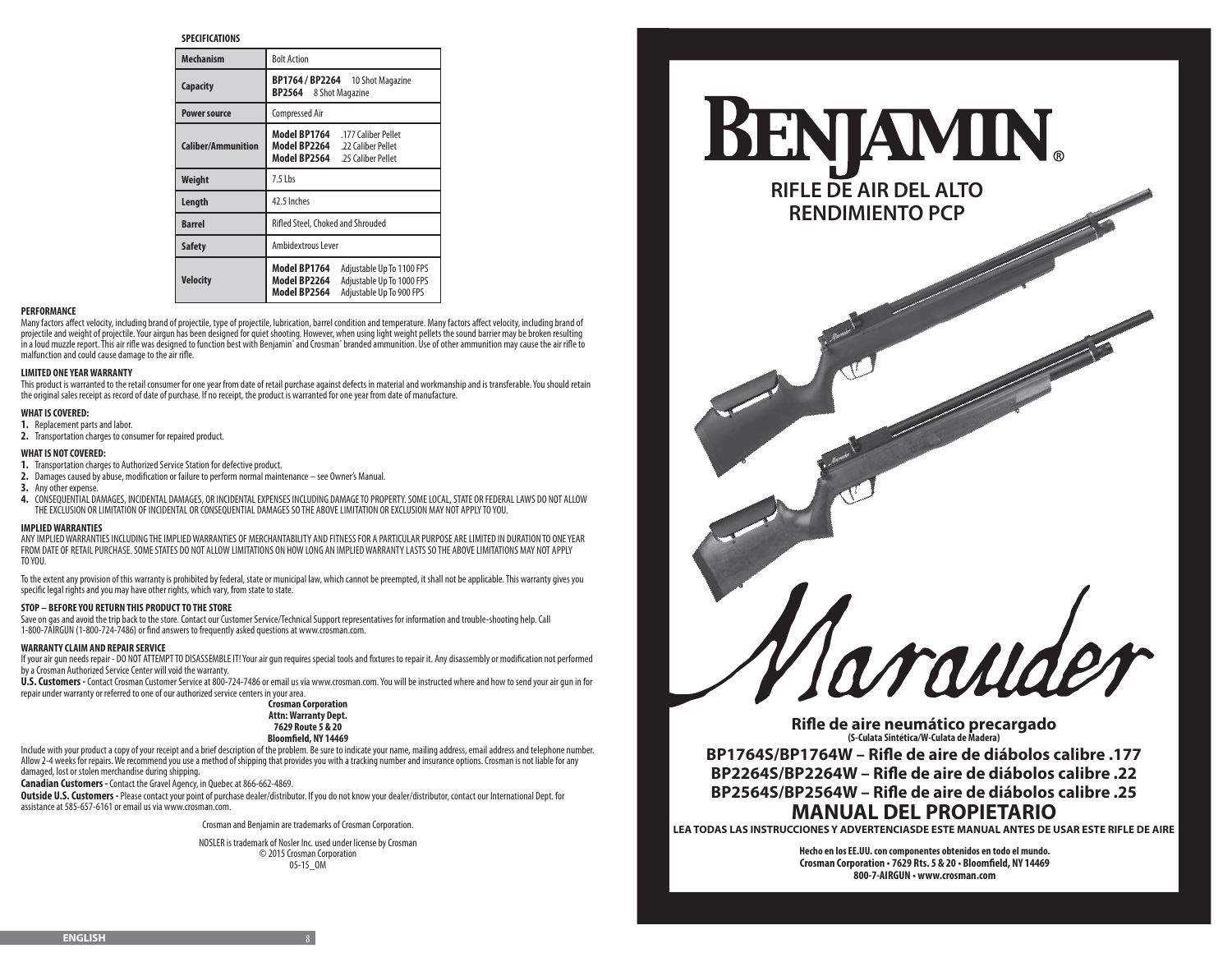# **A ADVERTENCIA:** NO ES UN JUGUETE. ESTE RIFLE DE AIRE SE RECOMIENDA ÚNICAMENTE PARA SER USADO POR ADUL-TOS. EL USO INCORRECTO O DESCUIDADO PUEDE CAUSAR LESIONES GRAVES O LA MUERTE. PUEDE SER PELIGROSO HASTA A 1.000 YARDAS (914 METROS).

A ADVERTENCIA: NO BLANDA NI MUESTRE ESTE RIFLE DE AIRE EN PÚBLICO; PUEDE CONFUNDIR A LA GENTE Y PODRÍA SER UN DELITO. LA POLICÍA Y OTRAS PERSONAS PUEDEN PENSAR QUE SE TRATA DE UN ARMA DE FUEGO. NO CAMBIE LA COLORACIÓN O LAS MARCAS DE MODO QUE TENGA UN ASPECTO MÁS PARECIDO AL DE UN ARMA DE FUEGO. ES PELIGROSO Y PODRÍA TRATARSE DE UN DELITO.

USTED Y LOS DEMÁS QUE ESTÉN CON USTED DEBEN USAR SIEMPRE ANTEOJOS PARA DISPARAR CON OBJETO DE PROTEGERSE LOS OJOS.

# LEA TODAS LAS INSTRUCCIONES ANTES DE USARLO.

EL COMPRADOR Y EL USUARIO TIENEN LA OBLIGACIÓN DE OBEDECER TODAS LAS LEYES REFERENTES AL USO Y PROPIEDAD DE ESTE RIFLE DE AIRE.

**A ADVERTENCIA:** este producto contiene una o más sustancias químicas que el estado de california ha determi NADO QUE OCASIONAN CÁNCER Y DEFECTOS CONGÉNITOS (U OTROS DAÑOS REPRODUCTIVOS).

# **A ADVERTENCIA:** IITILICE SOLAMENTE AIRE COMPRIMIDO EN ESTE RIFLE DE AIRE. NO USE OTROS GASES, INCLUIDO EL OXÍGE-NO, QUE PUEDEN CAUSAR UN INCENDIO O UNA EXPLOSIÓN CUYO RESULTADO PODRÍA SER UNA LESIÓN GRAVE O LA MUERTE.

RECUERDE QUE ESTE RIFLE DE AIRE NO ES UN JUGUETE. SIEMPRE TRATE EL RIFLE DE AIRE COMO SI ESTUVIERA CARGADO Y CON EL MISMO RESPETO QUE LE TENDRÍA A UN ARMA DE FUEGO.

**PRECAUCIÓN:** Este rifle de aire se ha clasificado como un arma para adultos, y se recomienda sólo para ser usado por adultos. Dado que se considera como un rifle de aire de uso especial, está exento de tipos específicos de pruebas de tiro de gatillo, de mecanismo de seguridad y de caída.

Lea este manual del propietario en su totalidad. Y recuerde que un rifle de aire no es un juguete. Siga siempre cuidadosamente las instrucciones de seguridad que contiene este manual del propietario y consérvelo en un lugar seguro para utilizarlo en el futuro. Si tiene alguna pregunta sobre este producto o si necesita ayuda, no devuelva el producto a la tienda antes de hablar con Crosman. No dude en visitarnos en crosman.com o hablar con uno de nuestros corteses representantes de servicio al cliente de lunes a viernes entre las 8:00 AM y las 4:30 PM EST. (1-800-724-7486)

- **1.** Revisión de seguridad
- **2.** Conozca las partes de su nuevo rifle de aire
- **3.** Funcionamiento del seguro
- **4.** Presurizar el rifle de aire
- **5.** Despresurizar el rifle de aire
- **6.** Carga del rifle de aire
- **7.** Descargar y desamartillar
- **8.** Sacar un perdigón atorado
- **9.** Mantenimiento de su rifle de aire
- **10.**Tecnologías de afinación avanzadas
- **11.**Cambiar la dirección del cerrojo **12.**Peine ajustable

## **1. Revisión de seguridad**

- **1.** Trate **SIEMPRE** el rifle de aire como si estuviera cargado y listo para disparar.
- **2. SIEMPRE** trate el rifle de aire con el mismo respeto que le tendría a un arma de fuego.
- **3. SIEMPRE** guarde el rifle de aire descargado y lejos de los niños.
- **4.** Quite **SIEMPRE** el cargador, asegúrese de que no haya un perdigón en la recámara y cerciórese de que el rifle de aire esté desamartillado
- **5. SIEMPRE** apunte en una DIRECCIÓN SEGURA.
- **6.** Mantenga **SIEMPRE** la boca del rifle de aire apuntando en una DIRECCIÓN SEGURA.
- **7.** Mantenga **SIEMPRE** el dedo apartado del gatillo y fuera del guardamonte hasta que esté listo para disparar.
- **8.** Mantenga **SIEMPRE** el seguro del rifle de aire puesto ("ON SAFE") hasta que esté listo para disparar.
- **9.** Compruebe **SIEMPRE** que el rifle de aire tenga el seguro puesto ("ON SAFE") y que esté descargado al sacarlo de su almacenamiento.
- **10.**Compruebe **SIEMPRE** que el rifle de aire suave tenga el seguro puesto ("ON SAFE") y esté descargado al entregárselo a otra persona o al recibirlo de otra persona.
- **11.**Cuide que usted y los demás utilicen **SIEMPRE** anteojos para disparar a fin de protegerse los ojos.
- **12.SIEMPRE** utilice gafas para disparar sobre sus anteojos para lectura o recetados.
- **13.**Coloque **SIEMPRE** un respaldo en un lugar que sea seguro si llegase a fallar.
- **14.**Compruebe **SIEMPRE** el desgaste del respaldo antes y después de cada uso. Todos los respaldos están sujetos a desgaste y con el tiempo fallarán. Substituya el respaldo si la superficie está desgastada o dañada, o si ocurre un rebote.
- **15.** Utilice **SIEMPRE** munición del tamaño adecuado en su rifle de aire. Compruebe las marcas de su rifle de aire para verificar el tamaño de la munición.
- **16.NUNCA** apunte el rifle de aire a ninguna persona o cosa a las que no tenga la intención de dispararles.
- **17.NUNCA** reutilice la munición.
- **18.NUNCA** dispare contra superficies duras o a la superficie del agua. El perdigón puede rebotar y golpear a alguien o algo a los que usted no tuviera intención de dispararles.
- **19.NUNCA** dispare contra superficies duras o a la superficie del agua. El perdigón puede rebotar y golpear a alguien o algo a los que usted no tuviera intención de dispararles.
- **20.NUNCA** intente desarmar su rifle de aire ni alterarlo. Use una estación de servicio autorizada. El uso de centros de servicio o reparación no autorizados o la modificación de la función de su rifle de aire en cualquier manera puede ser inseguro y anulará la garantía.
- **21.** Guarde este rifle de aire cargado con aire para mantener las válvulas cerradas contra la suciedad.

**A ADVERTENCIA:** DEBIDO A QUE ESTE RIFLE DE AIRE TIENE UN GATILLO AJUSTABLE DE GRADO DE COMPETICIÓN, PODRÍA DISPARARSE AL DEJARSE CAER O SACUDIRSE, CON O SIN EL SEGURO APLICADO.

# **Herramientas necesarias (no incluidas) si se siguen las técnicas de afinado avanzadas**

**Llave Allen de 1/4" Llave Allen de 1/8" Llave Allen de 5/64" Llave Allen de .050" Llave Allen de 3/16"**

**2. Conozca las partes de su nuevo rifle de aire**

Conocer los nombres y las partes de su nuevo rifle de aire le ayudará a entender su manual del propietario. (Fig. 1)



| A. Cerrojo <b>C.</b> Cargador |                                                                                                                             | <b>E.</b> Boquilla de llenado <b>G.</b> Gatillo <b>I.</b> Cañón <b>K.</b> Culata |  |  |  |
|-------------------------------|-----------------------------------------------------------------------------------------------------------------------------|----------------------------------------------------------------------------------|--|--|--|
|                               | B. Seguro D. Tapa protectora para la boquilla de llenado F. Medidor de presión H. Guardamonte J. Boca L. Peine de la culata |                                                                                  |  |  |  |

## **3. Funcionamiento del seguro**

**PRECAUCIÓN:** Como todos los dispositivos mecánicos, el seguro de un rifle de aire puede fallar. Incluso con el seguro activado ("ON SAFE"), debe seguir manipulando el rifle de aire de modo seguro. **3.1 Para activar el seguro del rifle de aire ("ON SAFE"):**

- **1.** Encuentre el seguro enfrente del gatillo.
- **2.** Las letras "F" (fuego) y "S" (seguro) en la parte inferior del guardamonte indican la posición correspondiente del seguro (Fig. 2A).
- **3.** Empuje el seguro hacia el gatillo para activarlo. El seguro está puesto y el rifle de aire está "ON SAFE" cuando la palanca está en posición retrasada (cerca del gatillo). (Fig. 2B)

# **3.2 Para quitar el seguro del rifle de aire ("OFF SAFE")**

Empuje el seguro a la posición adelantada (alejada del gatillo). Cuando el rifle de aire tiene el seguro quitado ("OFF SAFE"), está listo para dispararse después de haber seguido las instrucciones de este manual sobre cómo llenarlo y cargarlo. (Fig. 2C)

# AADVERTENCIA: MANTENGA EL RIFLE CON EL SEGURO PUESTO

("ON SAFE") HASTA QUE ESTÉ REALMENTE LISTO PARA DISPARAR. LUEGO EMPUJE LA PALANCA DEL SEGURO A LA POSICIÓN DE DESACTIVADO ("OFF SAFE").

# **4. Presurizar el rifle de aire**

Este rifle de aire está diseñado para usarlo con presiones entre 2.000 y 3.000 psi, dependiendo de la forma en que usted, como usuario, ajuste (afine) el rifle para que funcione.

**NOTA:** Antes de disparar el rifle de aire, cerciórese de que tiene suficiente presión para funcionar correctamente. La aguja del medidor debe apuntar a la zona entre 1000 y 3000 psi en el medidor.

**A ADVERTENCIA:** RIESGO DE EXPLOSIÓN. UTILICE SOLAMENTE AIRE COMPRIMIDO EN ESTE RIFLE DE AIRE. NO USE OTROS GASES, INCLUIDO EL OXÍGENO, QUE PUEDEN CAUSAR UN INCENDIO O UNA EXPLOSIÓN CUYO RESULTADO PODRÍA SER UNA LESIÓN GRAVE O LA MUERTE.



A ADVERTENCIA: DESCONECTAR LA MANGUERA DE LLENADO DEL RIFLE DE AIRE SIN PURGAR ÉSTE PRIMERO PUEDE DAR COMO RESULTADO LESIONES POR LATIGAZOS DE LA MANGUERA COMO CONSECUENCIA DE LA PRESIÓN QUE TIENE.

## **4.1 Presurizar (llenar) el rifle de aire con una bomba de mano**

- **1.** Asegúrese de utilizar protección para los ojos
- **2.** Asegúrese de que el rifle de aire esté descargado y no amartillado. (Vea en la sección 7 las instrucciones para descargar y desamartillar).
- **3.** Lea todas las instrucciones de su bomba de mano para estar familiarizado con su funcionamiento. Utilice únicamente una bomba diseñada para llenar un rifle de aire precargado y equipada con un accesorio de desconexión rápida Foster Nº 12FS. No utilice un compresor de aire estándar ni una bomba de bicicleta.
- **4.** Asegúrese de que el rifle de aire tenga el seguro activado ("ON SAFE") y esté apuntando en una DIRECCIÓN SEGURA.
- **5.** Quite el tapón roscado que cubre la boquilla de llenado del rifle de aire girándolo a la izquierda.
- **6.** Conecte el accesorio de desconexión rápida de la manguera de la bomba de mano a la boquilla de llenado (Fig. 3)
- **7.** Asegúrese de que la válvula de purga de la bomba de mano esté completamente cerrada (apriétela en dirección de las manecillas del reloj) (Fig. 4).





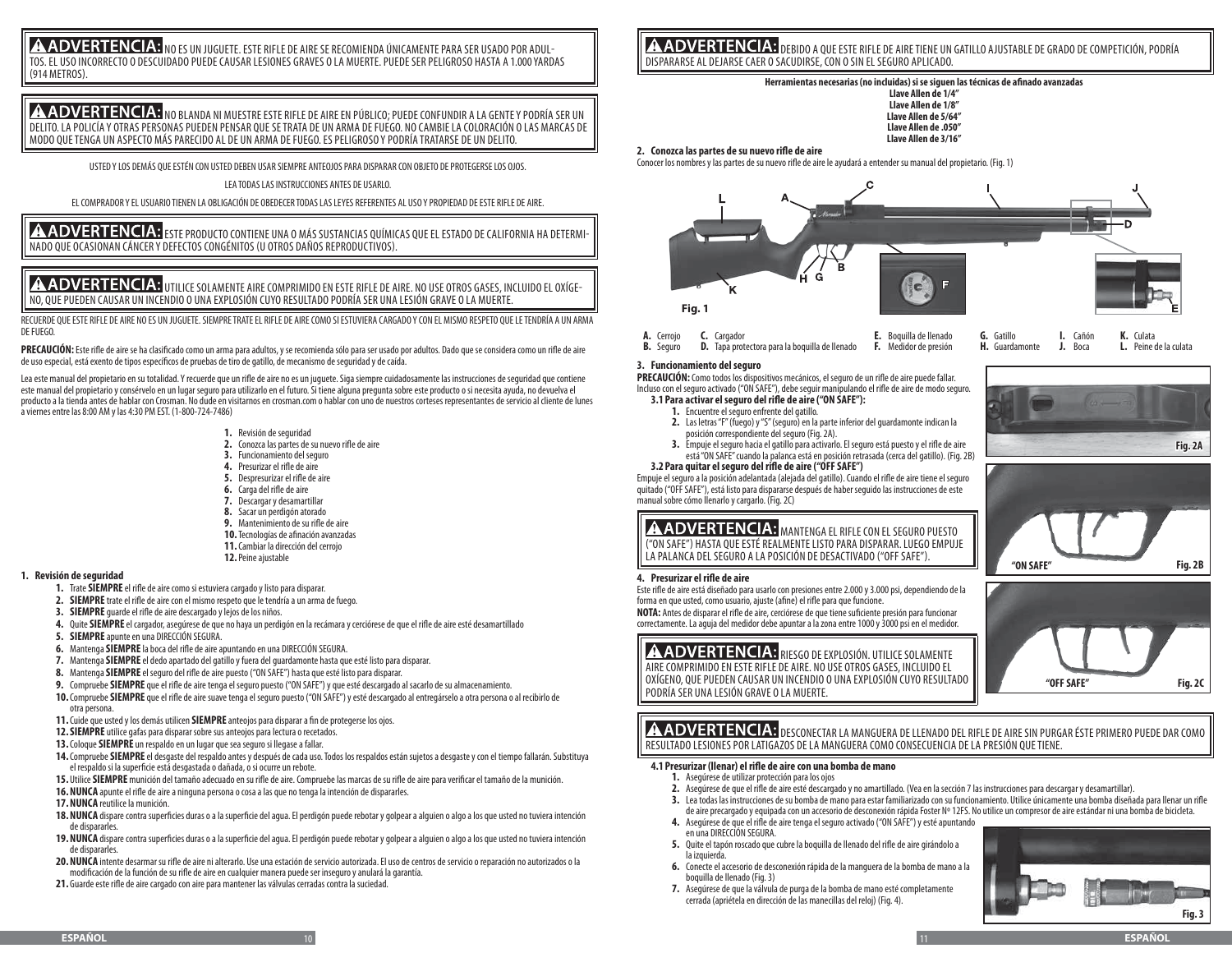- **8.** Comience a bombear y continúe hasta que las agujas del medidor de su bomba y detl rifle de aire estén entre 2000 psi y 3000 psi según su afinación deseada.
- **9.** NO LLENE el rifle de aire a más de 3000 psi. Vea la información de "llenado excesivo" en la sección 4.3.
- **10.** Abra el tornillo de purga de la base de la bomba rápidamente a la izquierda para purgar COMPLETAMENTE la manguera. Debe purgar la manguera de llenado COMPLETAMENTE para evitar que latiguee debido a la presión en su interior.
- **11.** Desconecte la bomba de la boquilla de llenado del arma
- **12.** Vuelva a colocar el tapón sobre la boquilla de llenado y apriételo. Mantenga siempre la boquilla de llenado tapada para eliminar la posibilidad de que entre suciedad en la válvula de seguridad.

## **4.2 Presurizar (llenar) el rifle de aire con un tanque de alta presión**

Su rifle de aire se puede llenar con un tanque de alta presión (botella) como el cilindro del sistema de carga Benjamin de 90 pulgadas cúbicas (81001). También se pueden utilizar para esta tarea tanques de buceo. En el caso de los tanques de buceo, utilice el adaptador de yugo de buceo Crosman FAH003.

- **1.** Asegúrese de utilizar protección para los ojos
- **2.** Asegúrese de que el rifle de aire esté descargado y no amartillado. (Vea en la sección 7 las instrucciones para descargar y desamartillar).
- **3.** Lea todas las instrucciones de su tanque para estar familiarizado con su funcionamiento.
- **4.** Asegúrese de que el rifle de aire tenga el seguro activado ("ON SAFE") y esté apuntando en una DIRECCIÓN SEGURA.
- **5.** Quite el tapón que cubre la boquilla de llenado del rifle de aire.
- **6.** Conecte el accesorio de desconexión rápida de la manguera del adaptador a la boquilla de llenado (Fig. 3).
- **7.** Abra lentamente la válvula de su tanque y empiece a llenar el arma LENTAMENTE. Llenar demasiado rápidamente provocará una acumulación de calor que puede afectar la precisión de la presión de llenado.
- **8.** Mire los medidores del rifle de aire y del tanque (si lo tiene) hasta alcanzar la presión deseada (2000-3000 psi)
- **9.** NO LLENE el rifle de aire a más de 3000 psi. Vea la información de "Llenado excesivo" en la sección 4.3.
- **10.**Cierre la válvula del tanque cuando se alcance la presión de llenado deseada.
- **11.**PURGUE la manguera de llenado COMPLETAMENTE para evitar que latiguee debido a la presión en su interior.
- **12.** Desconecte la manguera de llenado del tanque de la boquilla de llenado del rifle de aire.
- **13.** Vuelva a colocar el tapón sobre la boquilla de llenado y apriételo. Mantenga siempre la boquilla de llenado tapada para eliminar la posibilidad de que entre suciedad en la válvula de seguridad.

**SUGERENCIA:** Si su rifle de aire se llena a partir de estar totalmente vacío (presión cero), la tensión del martillo presionando contra la válvula puede mantener ésta abierta, lo que hará que el aire escape cañón abajo. Es más probable que esto ocurra con un rifle afinado para presiones de llenado altas, donde la precarga del muelle del martillo se ajusta a una tasa alta. En caso de que ocurra esto, intente amartillar el cerrojo y dejarlo en posición trasera (completamente abierto) para eliminar la fuerza sobre la válvula, permitiendo que se cierre. Asegúrese siempre de que el rifle de aire no esté cargado y no tenga un perdigón en la recámara.

## **4.3 Llenado excesivo**

- **1.** Llenar excesivamente más allá de la mejor presión de llenado "según afinación" no mejora el desempeño. De hecho, disminuirá el desempeño y puede ocasionar que se bloquee la válvula. Por ejemplo, un rifle sintonizado para un mejor rendimiento a 2.000 psi puede bloquear su válvula parcialmente a 3000 psi. Si descubre que el rifle de aire se ha llenado en exceso, intente dispararlo en seco (amartillar y disparar sin tener perdigón cargado) en una DIRECCIÓN SEGURA hasta que la presión de su rifle de aire caiga a 3.000 psi o menos, dependiendo de dónde esté la mejor presión de llenado de su rifle según la afinación.
- **2.** Si el rifle de aire no descarga el aire con cada disparo, la válvula puede estar totalmente bloqueada por la presión y exigirá el uso de la herramienta de desgasificación (Se vende por separado en Crosman.com). Siga las instrucciones incluidas con la herramienta de desgasificación para despresurizar completa o parcialmente el rifle de aire.

# **5. Despresurizar el rifle de aire**

Es mejor guardar su rifle de aire, como la mayoría las armas de aire PCP, con cierta presión en el depósito. Esto mantiene los sellos en el rifle de aire forzados contra las superficies de sellado. En caso de que quiera o necesite despresurizarlo (por ejemplo, para darle servicio) siga los siguientes pasos:

# **5.1Método de disparo en seco**

- **1.** Mantenga el rifle de aire apuntando en una DIRECCIÓN SEGURA.
- **2.** Extraiga todo el aire de su rifle del aire amartillando y disparando en seco varias veces (con el rifle de aire apuntando en una DIRECCIÓN SEGURA) hasta que el medidor de presión del rifle de aire muestre que no hay ninguna presión y no se pueda escuchar aire cuando se dispara un tiro.
- **3.** Ponga el seguro del rifle de aire ("ON SAFE").
- **5.2Método de la herramienta de desgasificación**

**A ADVERTENCIA:** REALIZAR EL SIGUIENTE PROCEDIMIENTO EVACUARÁ EL AIRE POR EL CAÑÓN A UNA GRAN VELOCIDAD Y PODRÍA DESCARGAR UN PERDIGÓN QUE ESTUVIERA EN LA RECÁMARA. ASEGÚRESE SIEMPRE DE QUE EL RIFLE DE AIRE ESTÉ APUNTANDO EN UNA DIRECCIÓN SEGURA

Asegúrese de que el rifle de aire no esté en posición de amartillado haciendo lo siguiente:

- **1.** Asegúrese de que el rifle de aire tenga el seguro activado ("ON SAFE") y esté apuntando en una DIRECCIÓN SEGURA.
- **2.** Quitar el cargador (vea la sección 7.1)
- **3.** Cerrar el cerrojo del rifle de aire deslizándolo hacia adelante y cerrándolo.
- **4.** Tirar del gatillo.
- **5.** Inserte la herramienta de desgasificación (NO incluida) en el tapón roscado como se muestra en la Figura 5A.
- **6.** Gire a la derecha la herramienta dentro del rifle de aire hasta que note resistencia. Esto indicará que la punta de la herramienta ha entrado en contacto con la válvula interna.

Con una llave Allen o un destornillador a través del agujero de la herramienta de desgasificación (Fig. 5B), haga palanca para girar la herramienta y obligar a que se abra la válvula interna. Esto puede requerir aproximadamente de 1 a 2 vueltas completas para desgasificar completamente el rifle de aire.

- **7.** Retire completamente del rifle de aire la herramienta de desgasificación. Dejar la herramienta en el rifle de aire interferirá con el funcionamiento normal del mecanismo de disparo.
- **8.** Amartille el rifle de aire y dispárelo en seco (sin perdigón) en una DIRECCIÓN SEGURA para asegurarse de que se haya liberado toda la presión del rifle de aire.
- **9.** Compruebe el medidor para asegurarse de que toda la presión se ha liberado del rifle de aire.

# **6. Carga del rifle de aire**

**PRECAUCIÓN:** El rifle de aire se diseñó para funcionar mejor con perdigones de plomo para rifle de aire BENJAMIN° y CROSMAN° .

- **•** El uso de otro tipo de munición puede causar un mal funcionamiento del rifle de aire y podría ocasionarle daños.
- **•** Nunca reutilice la munición.
- **•** Revise todo este manual, incluida la sección sobre Seguridad, antes de disparar su rifle de aire. Está diseñado para utilizar los perdigones de plomo para rifle de aire Benjamin y Crosman© recomendados del calibre correspondiente.

**PRECAUCIÓN:** ¡Conozca el mecanismo de carga de su rifle de aire para un uso más seguro! Los perdigones se pueden cargar bien a mano directamente en la recámara del cañón, si lo desea, o utilizando el cargador giratorio. Con el cargador instalado, TODA acción de cierre del cerrojo COLOCARÁ un perdigón en la recámara. Quitar el cargador DEJARÁ en su sitio este perdigón en la recámara, a menos que se haya disparado el rifle de aire.

## **6.1 Llenado del cargador**

- **1.** Asegúrese de que el rifle de aire tenga el seguro activado ("ON SAFE") y esté apuntando en una DIRECCIÓN SEGURA.
- **2.** Si el cargador está en el rifle de aire, retírelo para iniciar la carga del mismo (véase la sección 7.1 "Descarga - Quitar el cargador giratorio").
- **3.** Levante la cubierta transparente sobre el punto de cierre y gírela en dirección de las flechas (a la derecha) según la Figura 6A. Gire hasta que la cubierta tenga el aspecto que se muestra en la Figura 6B.
- **4.** Coloque un dedo debajo del cargador cubriendo el agujero, coloque el primer perdigón en el cargador con la punta hacia adelante (Fig. 6C). Asegúrese de que el perdigón no sobresalga por la parte posterior del cargador. En caso de que el perdigón sobresalga, simplemente empújelo hacia adentro.
- **5.** Gire la cubierta a la izquierda y coloque los perdigones restantes en el cargador. Al terminar de llenar las posiciones restantes, gire la cubierta hasta que descanse en el punto de cierre como se muestra en figura 6D. El cargador está ahora listo para usarse.

# **6.2 Insertar el cargador**

- **NOTA:** Al seguir estas indicaciones, su arma quedará cargada y lista para disparar. **1.** Asegúrese de que el rifle de aire tenga el seguro activado ("ON SAFE") y esté apuntando
	- en una DIRECCIÓN SEGURA. **2.** Tire del cerrojo para amartillarlo de nuevo.
	-
	- **3.** Con la cubierta del cargador mirando hacia la culata del rifle de aire, inserte el cargador desde el lado derecho y empújelo hacia dentro hasta que entre en su sitio a presión. (Fig. 7)
	- **4.** Para poner un perdigón en la recámara, empuje el cerrojo completamente hacia adelante y ciérrelo.
	- **5.** El rifle de aire está ahora listo para disparar.

|                     | <b>BP1764</b> | <b>BP2264</b> | <b>BP2564</b> |
|---------------------|---------------|---------------|---------------|
| <b>CARGADOR Nº#</b> | RC7710        | RC2210        | RC2508        |
| <b>CALIBRE</b>      | .177          | .22           | .25           |
| <b>CAPACIDAD</b>    | 10            | 10            |               |

# **7. Descargar y desamartillar**

## **7.1Descargar - Quitar el cargador**

- **1.** Cada cierre del cerrojo colocará un perdigón en la recámara cuando el cargador esté en su lugar.
- **2.** Para descargar el rifle de aire, la mejor práctica es disparar el perdigón en una DIRECCIÓN SEGURA.
- **3.** Tire del cerrojo para colocarlo en la posición trasera.

**PRECAUCIÓN:** Esta acción AMARTILLARÁ el rifle de aire.

- **4.** Empuje el cargador para sacarlo del receptor por el lado izquierdo.
- **5.** Desamartille el rifle de aire para guardarlo con seguridad. Consulte la sección 7.2, "Desamartillar", para ver instrucciones.

## **7.2Desamartillar**

En caso de que haya terminado de disparar, extraiga el cargador según lo indicado y desamartille el rifle de aire siguiendo los pasos siguientes:

- **1.** Apunte el rifle de aire en una DIRECCIÓN SEGURA.
- **2.** Quite el seguro del rifle de aire ("OFF SAFE").
- **3.** Tire del cerrojo para colocarlo en la posición trasera.
- **4.** Mientras sostiene firmemente el cerrojo en la posición trasera, tire del gatillo.
- **5.** Siga sosteniendo el gatillo apretado mientras desliza el cerrojo hacia adelante a la posición de cierre.
- **6.** Suelte el gatillo.
- **7.** Ponga el seguro del rifle de aire ("ON SAFE").
- **8.** El rifle de aire está ahora listo para guardarse.





**Fig. 7**



**Nota: El Cargador Cal .25 Contiene 8**

**Fig. 6C Fig. 6D**

Marauder

2





**Fig. 5B**

Válvula De Purge

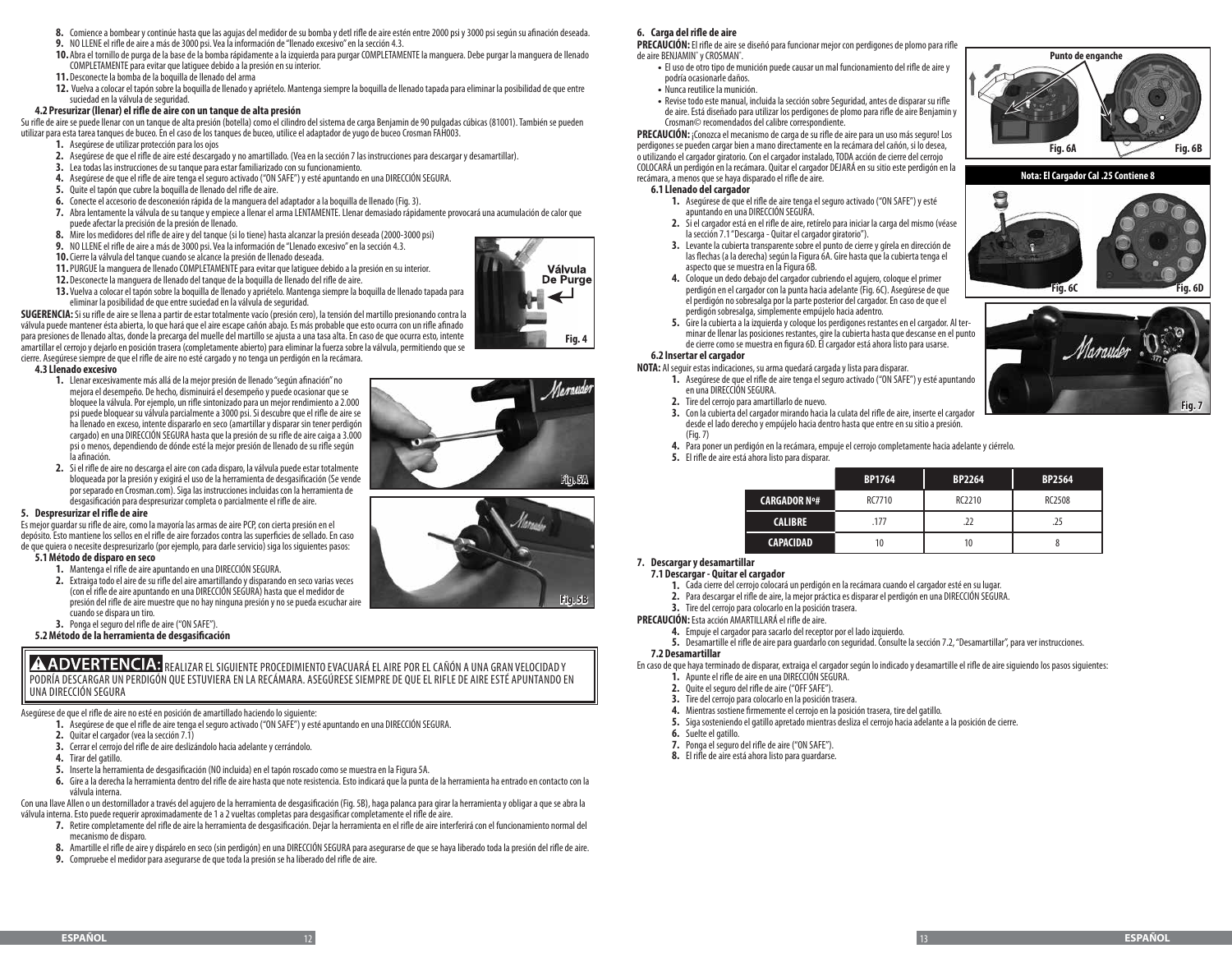ADVERTENCIA: EN ESTE PROCEDIMIENTO, INTRODUCIRÁ UNA BAQUETA DE LIMPIEZA POR EL CAÑÓN DE UN RIFLE DE AIRE CARGADO. ES EXTREMADAMENTE IMPORTANTE QUE, MIENTRAS HACE ESTO, EL RIFLE DE AIRE TENGA EL SEGURO PUESTO ("ON SAFE"), APUNTA-DO EN UNA DIRECCIÓN SEGURA, QUE EL CERROJO SE MANTENGA ABIERTO Y QUE CONSERVE EL DEDO APARTADO DEL GATILLO. LA OMISIÓN EN EL CUMPLIMIENTO DE ESTA ADVERTENCIA PUEDE OCASIONAR LESIONES GRAVES O LA MUERTE.

**Baqueta**

Un perdigón atorado es generalmente el resultado de intentar disparar el rifle de aire con demasiado poca presión. Antes de disparar el rifle de aire, asegúrese de que hay suficiente presión para un funcionamiento adecuado, cerciorándose de que la aguja del medidor esté apuntando al área entre 2000 y 3000 psi. **PRECAUCIÓN:** Nunca mire por el cañón para ver si se ha eliminado

un atascamiento.

- **1.** Asegúrese de que el rifle de aire tenga el seguro activado ("ON SAFE") y esté apuntando en una DIRECCIÓN SEGURA.
- **2.** Tire del cerrojo a su posición trasera e inserte una baqueta de limpieza del tamaño adecuado en el cañón (empiece por la boca). (Fig. 8) Se puede dañar el cañón si no se usa una varilla de limpieza del tamaño adecuado.

**NOTA:** El perno debe estar amartillado y abierto para que el perdigón atorado supere la recámara cuando lo empuje la baqueta.

- **3.** Empuje o golpee los perdigones hacia el extremo de la recámara del cañón hasta que el perdigón se extraiga de la recámara. Cuide de no dañar la junta tórica que sella la recámara. Quite el perdigón y deséchelo. No reutilice este perdigón.
- **4.** Apunte el rifle de aire en una DIRECCIÓN SEGURA, cierre el cerrojo, quite el seguro ("OFF SAFE") y dispare.
- **5.** Ponga el seguro del rifle de aire ("ON SAFE").
- **6.** Si no puede desatascar el rifle de aire siguiendo este procedimiento, no emprenda ninguna otra acción. Crosman Corporation o una estación de servicio autorizada desatascarán su rifle de aire. (Sin costo durante el período de garantía).

**9. Mantenimiento de su rifle de aire**

**A ADVERTENCIA:** RIESGO DE EXPLOSIÓN. NO INTRODUZCA LUBRICANTES CON BASE DE PETRÓLEO EN EL DEPÓSITO DE ALTA PRESIÓN, O PODRÍA CAUSAR UNA EXPLOSIÓN. NO SEGUIR ESTAS INSTRUCCIONES PUEDE DAR COMO RESULTADO LESIONES GRAVES O LA MUERTE.

A ADVERTENCIA: NO INTENTE REPARAR EL RIFLE DE AIRE O DESMONTARLO PARA CORREGIR UN LLENADO EXCESIVO O UN BLO-QUEO DE VÁLVULA. PUEDEN SALIR VOLANDO PIEZAS DEL RIFLE DE AIRE A VELOCIDADES PELIGROSAS SI SE DESARMA ESTANDO PRESURIZADO.

- **•** Aplique aceite de silicón Crosman para la recámara (número de pieza RMCOIL) en la junta tórica del cañón cada 3 meses o 500 tiros. Aplíquelo con una torunda de algodón como se muestra en la figura 9.
- **•** Aplique una grasa EP grafito moly en el mecanismo de cerrojo deslizante cada 3 meses o 500 tiros.
- **•** Mantenga todos los lubricantes con base de petróleo alejados de la boquilla de llenado. NO DEBEN introducirse en el depósito de alta presión.
- **•** NO MODIFIQUE NI ALTERE SU RIFLE DE AIRE. Los intentos de modificar el rifle de aire de cualquier forma que sea contraria a este manual pueden hacer que su rifle de aire sea inseguro para usarse, causar lesiones graves o la muerte, y anularán la garantía.
- **•** Si deja caer su rifle de aire, compruebe visualmente que funcione correctamente antes de volver a utilizarlo. Si cualquier cosa parece haber cambiado, como un tiro de gatillo más corto o más débil, puede significar que hay piezas desgastadas o rotas. Llame a Servicio al Cliente de Crosman para obtener ayuda antes de usar nuevamente su rifle de aire.

**10.Tecnologías de afinación avanzadas**

# **10.1 Ajuste del gatillo**

**A ADVERTENCIA:** EL AJUSTE DEL TORNILLO DE GATILLO (B) PUEDE INHIBIR EL FUNCIONAMIENTO CORRECTO DE LA PALANCA DEL SEGURO (F). POR LO TANTO, COMPRUEBE SIEMPRE EL ACCIONAMIENTO ADECUADO Y EL FUNCIONAMIENTO SUAVE DE LA PALANCA DEL SEGURO DESPUÉS DE LLEVAR A CABO CUALQUIER CAMBIO EN EL TORNILLO DEL GATILLO. SI NO ESTÁ SEGURO DE SI EL SEGURO ESTÁ ACCIONÁN-DOSE Y FUNCIONANDO CORRECTAMENTE, LLEVE SU RIFLE A UN ARMERO EXPERIMENTADO.

**A ADVERTENCIA:** EL AJUSTE DEL CONJUNTO DEL GATILLO PODRÍA PERMITIR QUE ESTE RIFLE DE AIRE SE DISPARE SI SE DEJA CAER O SE SACUDE, CON O SIN EL SEGURO APLICADO.

El conjunto del gatillo puede ajustarse y modificarse, pero a menos que tenga experiencia haciendo tales ajustes, Crosman recomienda que dichos ajustes a los valores de fábrica sólo los haga un armero calificado después de leer todas las instrucciones. Ajustar el conjunto del gatillo puede dar como resultado un tiro del gatillo ligero, menor accionamiento de la barra del trinquete que podría hacer que el rifle sea más susceptible a descargarse si se deja caer o se sacude, o que el seguro deje de funcionar. Haga únicamente los ajustes identificados en este manual.

**NOTA:** estas características de ajuste son para tiradores avanzados. La mayoría de los tiradores puede utilizar los ajustes proporcionados durante la fabricación del rifle y no deberían tener necesidad de hacer modificaciones.

El gatillo de grado de competición de su rifle de aire de perdigones es una unidad de dos etapas, completamente ajustable. Se ha configurado de fábrica a un ajuste eficiente que será adecuado para la mayoría de usos de caza y tiro al blanco. Si usted, como propietario, desea modificar los ajustes de fábrica, debe hacerlo sólo después de leer cuidadosamente las siguientes instrucciones.

- **1.** Ponga el seguro del rifle de aire ("ON SAFE"), quite el cargador y mantenga el rifle de aire apuntando en una DIRECCIÓN SEGURA.
- 2. Despresurizar el rifle de aire.
- **3.** Quite el tornillo de la culata (Fig. 12A) (con una llave Allen de 3/16") para separar la culata de la acción.
- **4.** No quite los tornillos del guardamonte, ya que éste debe quedar con la culata.



- **Fig. 9 A.** AJUSTADOR DE PESO DEL GATILLO **C.** AJUSTADOR DE LA SEGUNDA ETAPA
- **G.** ENLACE
- **5.** Tiro del gatillo Con una llave Allen de 1/8" gire el tornillo de ajuste (A) a la derecha para aumentar el peso de tiro del gatillo y hacia la izquierda para reducirlo. Este ajuste no afectará el enganche de la barra del trinquete.
- **6.** Posición del gatillo Con una llave Allen de .050" se puede ajustar la posición del gatillo en reposo. Gire el tornillo (D) hacia la derecha para mover el gatillo hacia atrás y a la izquierda para moverlo hacia adelante. Este ajuste podría afectar el enganche de la barra del trinquete y por tanto podría permitir que el rifle se dispare si se deja caer o se sacude.

**E.** GATILLO

- **7.** Etapas del gatillo Se pueden hacer cambios a la posición y longitud de la primera y segunda etapas del movimiento del gatillo utilizando una llave Allen de .050" para el ajuste de los tornillos (B) y (C). Estos ajustes podrían afectar el enganche de la barra del trinquete y por tanto podrían permitir que el rifle se dispare si se deja caer o se sacude.
	- **•** El tornillo (B) cambia la primera etapa. Girar el tornillo (B) a la derecha aumentará la longitud de la primera etapa y disminuirá el enganche de la barra del trinquete.
	- **•** Girar a la izquierda reducirá la longitud de la primera etapa y aumentará el enganche de la barra del trinquete.
	- **•** El tornillo (C) cambia la segunda etapa. Girar el tornillo (C) hacia la derecha hará que la segunda etapa ocurra antes, mientras que girarlo hacia la izquierda hará que la segunda etapa se produzca más tarde.
- **8.** El ajuste de los tornillos (B) y (C) debe hacerse en armonía uno con otro, dado que trabajan juntos para crear el perfil del gatillo.
- **•** Comience lentamente a entender lo que hace cada uno de los ajustes y su relación con el otro.
- **9.** Mantenimiento del gatillo El gatillo está ensamblado con una grasa de grafito moly EP que debe durar años. En el caso de que el gatillo se contamine con desechos y no funcione correctamente, póngase en contacto con un armero calificado para que lo examine a fin de practicarle reparación o mantenimiento.
- **10.** Después de ajustar el gatillo, compruebe siempre que el gatillo y el seguro estén funcionando correctamente. Si no está seguro de si el gatillo o el seguro están funcionando correctamente, lleve su rifle a un armero experimentado.
- **11.** Vuelva a insertar la acción en la culata y, a continuación, reemplace y apriete el tornillo de la culata.

# **10.2 Ajuste para diversas presiones de llenado**

- **•** El rifle de aire está diseñado para afinarse a fin de funcionar a diversas presiones de llenado, desde 2000 psi (138 bar) hasta 3000 psi (207 bar). Esto se realiza ajustando la precarga del muelle del martillo y la longitud de carrera del mismo. En cualquier caso, el ajuste cambia la cantidad de energía que genera el martillo al golpear la válvula. Las mayores presiones de llenado requieren más energía del martillo, mientras que las presiones de llenado más pequeñas requieren menos energía del martillo. **•** Se conseja siempre registrar sus ajustes al afinar su rifle de aire.
- **•** El rifle de aire se ha ajustado de fábrica a una presión de llenado eficiente que será adecuada a la
- mayoría de usos para caza y tiro al blanco. Si usted, como propietario, desea modificar los ajustes de fábrica, debe hacerlo sólo después de leer cuidadosamente las siguientes instrucciones.

# **10.3 Ajustador de precarga del muelle del martillo**

- **1.** Ponga el seguro del rifle de aire ("ON SAFE"), quite el cargador y mantenga el rifle de aire apuntando en una DIRECCIÓN SEGURA. Recuerde que el rifle de aire está bajo presión y hacer únicamente los ajustes identificados en este manual.
- **2.** Para aumentar la energía, gire el ajustador de precarga del muelle del martillo a la derecha (Fig. 11A), hasta 6 vueltas, utilizando una llave Allen de 1/4".

**NOTA:** Más vueltas simplemente harán que el ajustador gire, pero no aportarán ninguna fuerza adicional. Será necesario aumentar la precarga para facilitar el uso de presiones de llenado más altas.

Se puede acceder al percutor a través del ajustador de precarga del muelle del martillo con una llave Allen de 1/8" (Fig. 11B). Girar el percutor a la derecha acortará el recorrido del martillo y girarlo a la izquierda prolongará el recorrido. Una longitud grande del recorrido producirá mayor energía del martillo, mientras que una longitud corta producirá menor energía del martillo. El percutor se puede ajustar hacia adentro en hasta 12 vueltas. Un punto de partida para las presiones de llenado bajas comenzaría con una baja tensión de precarga del muelle del martillo baja y un recorrido más corto del mismo.

**Fig. 11A Ajuste del percutor Ajustador de la precarga del resorte del martillo**

**Ajuste del resorte del martillo**

**Fig. 11B**

Un punto de partida para las presiones de llenado altas requerirá más tensión de precarga del muelle del martillo y un recorrido más largo del mismo. Consulte la tabla que aparece abajo para ver combinaciones sugeridas de estos ajustes basados en las presiones de llenado.

| Llenar   | Precarga del muelle del martillo                    | Recorrido del martillo                                       |  |  |
|----------|-----------------------------------------------------|--------------------------------------------------------------|--|--|
| Más alta | Aumentar, gire el ajustador hacia adentro (Derecha) | Aumentar. Girar el percutor hacia afuera (Izquierda)         |  |  |
| Menor    | Disminuir, gire el ajustador hacia afuera (Derecha) | Izquierda Reducir. Girar el percutor hacia adentro (Derecha) |  |  |



**B.** AJUSTADOR DE LA PRIMERA ETAPA **D.** POSICIÓN DEL GATILLO

**F.** PALANCA DEL SEGURO **H.** BARRA DEL TRINQUETE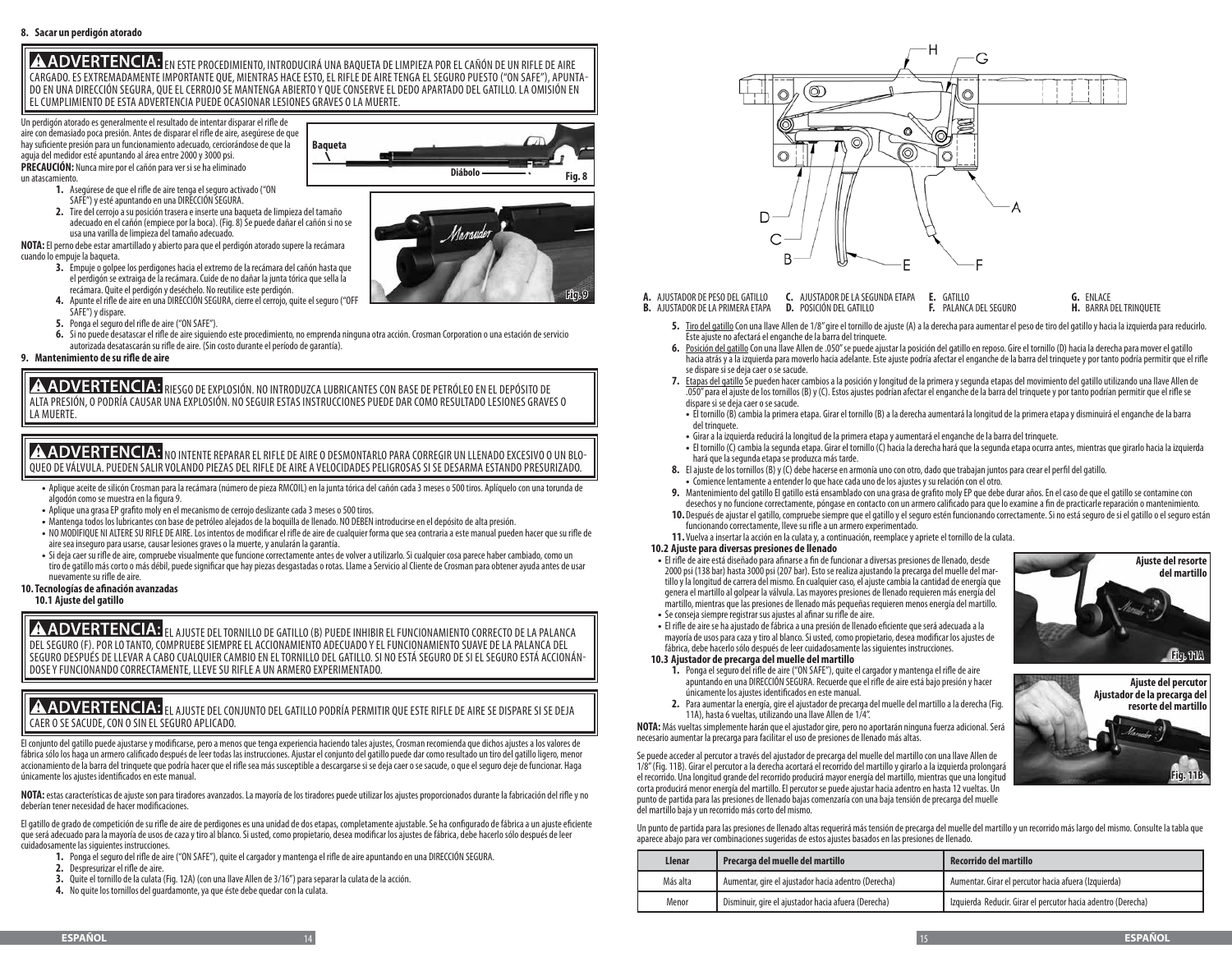**SUGERENCIA:** Muy poca energía del martillo a presiones de llenado altas puede dar como resultado velocidades muy bajas, que son consecuencia del bloqueo parcial de la válvula. Vea la sección de Sobrellenado (4.3, 5) para corregirlo. Haga únicamente los ajustes identificados en este manual. No intente ajustar ninguna otra pieza de un rifle de aire presurizado, ni realizar ninguna reparación en un rifle de aire presurizado.

La afinación del rifle de aire para obtener varios perfiles de velocidad puede hacerse mediante el ajuste del muelle del martillo y el percutor, y debe hacerse en armonía uno con el otro. Empiece lentamente para comprender cómo cada uno de ellos afecta el rendimiento del rifle de aire. La experiencia y las pruebas son la mejor manera de entender estas capacidades.

**A ADVERTENCIA:** NO INTENTE REPARAR EL RIFLE DE AIRE O DESMONTARLO PARA CORREGIR UN LLENADO EXCESIVO O UN BLOQUEO DE VÁLVULA. NO REPARE NUNCA UN ARMA PRESURIZADA. PUEDEN SALIR VOLANDO PIEZAS DEL RIFLE DE AIRE A VELOCIDADES PELIGROSAS SI SE DESARMA ESTANDO PRESURIZADO.

## **10.4 Afinación para diversas velocidades**

El rifle de aire se ha ajustado de fábrica a una velocidad eficiente que será adecuada para la mayoría de usos de caza y tiro al blanco. Si usted, como propietario, desea modificar los ajustes de fábrica, debe hacerlo sólo después de leer cuidadosamente las siguientes instrucciones. A menos que tenga experiencia trabajando con armas de aire, Crosman Corporation le sugiere obtener la ayuda de un armero calificado para realizar estos procedimientos de ajuste de velocidad. **1.** Ponga el seguro del rifle de aire ("ON SAFE"), quite el cargador y man-



- tenga el rifle de aire apuntando en una DIRECCIÓN SEGURA. Recuerde que el rifle de aire está bajo presión y hacer únicamente los ajustes identificados en este manual. **2.** El rifle de aire puede ajustarse para diversas velocidades mediante el ajuste del tornillo de
- medición de la válvula. Esto exigirá que se quite la culata. Quite los tornillos de la culata (Fig. 12A) (con una llave Allen de 3/16") para separar la culata de la acción. Recuerde que la acción está presurizada. Manténgala apuntada en una dirección segura.
- **3.** No quite los tornillos del guardamonte, ya que éste debe quedar con la culata.
- **4.** Con una llave Allen de 5/64", quite primero el tornillo de ajuste de bloqueo para permitir el acceso al tornillo de medición. Asegúrese de guardar el tornillo de ajuste de bloqueo en un lugar seguro). (Fig. 12B) Encuentre el tornillo de medición bajo el tornillo de ajuste de bloqueo que quitó previamente. Con una llave Allen de 5/64", gire el tornillo de medición hacia la derecha para restringir el flujo de aire hacia el cañón y reducir la velocidad del perdigón.

**SUGERENCIA:** Gire el tornillo de medición completamente hasta que toque fondo, contando cuántas vueltas

se necesitaron para alcanzar la velocidad deseada. Registre este valor para consultarlo posteriormente. Entre 4 y 4 1/2 vueltas desde la posición de fondo liberará completamente la punta del tornillo de la medición de la vía aérea. No ajuste el tornillo de medición más allá de este punto. Aunque el tornillo medición restringirá mucho el flujo de aire, no apagará totalmente el flujo de aire. Reemplace y apriete el tornillo de bloqueo. Vuelva a insertar la acción en la culata y, a continuación, reemplace y apriete el tornillo de la culata.

## **11.Cambiar la dirección del cerrojo**

La dirección del cerrojo de su rifle PCP se puede cambiar a la mano contraria. El rifle está ensamblado de fábrica con la palanca del cerrojo mirando a la derecha. Es necesario desensamblar el conjunto de la recámara y el cañón del conjunto del tubo del depósito para acceder a las

piezas contenidas dentro de la recámara que permiten el cambio a la mano contraria. Crosman Corporation recomienda el uso de una estación de servicio autorizada para realizar el cambio. Se puede encontrar una estación de servicio autorizada mediante www.crosman.com o llamando a Servicio al Cliente al 1-800-724-7486.

## **12. Peine ajustable**

El peine de la culata se puede ajustar hacia arriba y hacia abajo para adaptarse a las preferencias del tirador. Para ajustarlo, afloje los dos tornillos de fijación que se muestran en la figura 13 utilizando una llave allen de 3/32". Mueva el peine hacia arriba o hacia abajo y luego vuelva a apretar los tornillos de fijación, primero suavemente y pruebe el cambio. Después de encontrar una posición satisfactoria, apriete los tornillos de fijación 1/8 de vuelta adicional para asegurarse de que el peine no se deslice durante el uso. No apriete los tornillos de fijación en exceso, ya que podría causarle daños permanentes a la culata.

## **ESPECIFICACIONES**

| <b>Mecanismo</b>              | Acción de cerrojo                                                                                                                        |  |  |
|-------------------------------|------------------------------------------------------------------------------------------------------------------------------------------|--|--|
| Capacidad                     | BP1764 / BP2264 Cargador de 10 tiros<br>BP2564<br>Cargador de 8 tiros                                                                    |  |  |
| <b>Fuente de alimentación</b> | Aire comprimido                                                                                                                          |  |  |
| Calibre/munición              | Modelo BP1764<br>Perdigón calibre .177<br>Modelo BP2264<br>Perdigón calibre .22<br>Modelo BP2564<br>Perdigón calibre .25                 |  |  |
| Peso                          | 7,5 lb                                                                                                                                   |  |  |
| Longitud                      | 42,5 pulgadas                                                                                                                            |  |  |
| Cañón                         | Acero estriado, con estrechamiento de salida y enfundado                                                                                 |  |  |
| Seguro                        | Palanca ambidiestra                                                                                                                      |  |  |
| Velocidad                     | Modelo BP1764<br>Ajustable hasta a 1100 FPS<br>Modelo BP2264<br>Ajustable hasta a 1000 FPS<br>Modelo BP2564<br>Ajustable hasta a 900 FPS |  |  |

# **DESEMPEÑO**

Muchos factores afectan a la velocidad, entre ellos la marca y tipo del proyectil, la lubricación, el estado del cañón y la temperatura. Muchos factores afectan a la velocidad, entre ellos la marca del proyectil y su peso. Su rifle de aire se ha diseñado para disparar silenciosamente. Sin embargo, al usar perdigones de peso ligero, se puede romper



**Fig. 12B**

la barrera del sonido dando lugar a una fuerte explosión en la boca del arma. Este rifle de aire se diseñó para funcionar mejor con munición de las marcas Benjamin° y Crosman® . El uso de otro tipo de munición puede causar un mal funcionamiento del rifle de aire y podría ocasionarle daños a éste.

## **GARANTÍA LIMITADA POR UN AÑO**

Este producto está garantizado al consumidor al menudeo contra defectos de materiales o mano de obra durante un año desde la fecha de la compra al menudeo y la garantía es transferible. Debe conservar el recibo original de venta como registro de la fecha de la compra. Si no hay recibo, este producto está garantizado durante un año desde la fecha de su fabricación.

# **QUÉ ESTÁ CUBIERTO:**

- **1.** Piezas de reemplazo y mano de obra. **2.** Cargos por transporte del producto reparado al consumidor.
- **QUÉ NO ESTÁ CUBIERTO:**
- 
- **1.** Cargos por transporte del producto defectuoso a la estación de servicio autorizada. **2.** Daños causados por maltrato, modificación u omisión en la realización del mantenimiento normal; vea el manual del propietario.
- **3.** Cualquier otro gasto.
- **4.** DAÑOS CONSECUENCIALES, DAÑOS INCIDENTALES O GASTOS INCIDENTALES, INCLUIDOS LOS DAÑOS A LA PROPIEDAD. ALGUNAS LEYES LOCALES, ESTATALES O FEDERALES NO PERMITEN LA EXCLUSIÓN O LIMITACIÓN DE LOS DAÑOS Y PERJUICIOS INCIDENTALES O CONSECUENCIALES, DE MODO QUE LA LIMITACIÓN O EXCLUSIÓN ARRIBA INDICADA PODRÍA NO APLICÁRSELE A USTED.

## **GARANTÍAS IMPLÍCITAS**

CUALQUIER GARANTÍA IMPLÍCITA, INCLUIDAS LAS GARANTÍAS IMPLÍCITAS DE COMERCIABILIDAD E IDONEIDAD PARA UN OBJETIVO DETERMINADO, TIENEN UNA DURACIÓN LIMITADA DE UN AÑO A PARTIR DE LA FECHA DE LA COMPRA AL MENUDEO. ALGUNOS ESTADOS NO PERMITEN LIMITACIONES A CUÁNTO TIEMPO DURA UNA GARANTÍA IMPLÍCITA, DE MODO QUE LAS LIMITACIONES ANTERIORES PODRÍAN NO APLICÁRSELE A USTED.

En la medida en que cualquier disposición de esta garantía esté prohibida por las leyes federales, estatales o municipales, que no puedan anticiparse, no será aplicable. Esta garantía le otorga derechos legales concretos y es posible que tenga también otros derechos que varían según el estado.

## **ALTO – ANTES DE DEVOLVER ESTE PRODUCTO A LA TIENDA**

Ahorre gasolina y evítese el viaje de vuelta a la tienda. Póngase en contacto con nuestros representantes de Servicio al Cliente/Soporte Técnico con objeto de obtener información y ayuda para la solución de problemas. Llame al 1-800-7AIRGUN (1-800-724-7486) o encuentre respuestas a preguntas frecuentes en www.crosman.com. **RECLAMACIONES DE GARANTÍA Y SERVICIO DE REPARACIONES**

Si su rifle de aire necesita una reparación, ¡NO INTENTE DESMONTARLO! Su rifle de aire requiere herramientas y accesorios especiales para repararlo. Cualquier desensamblado o modificación no realizados por una estación de servicio autorizada anularán la garantía.

**Clientes de los EE.UU.: -** Contactar con Servicio al Cliente de Crosman al 800-724-7486 o enviar un correo electrónico mediante www.crosman.com. Se le indicará dónde y cómo enviar su rifle de aire para reparación bajo la garantía o se le remitirá a uno de nuestros centros de servicio autorizados en su zona.

**Crosman Corporation Atn: Depto. de Garantía 7629 Route 5 & 20 Bloomfield, NY 14469**

Incluya con su producto una copia de su recibo y una breve descripción del problema. Cuide de indicar su nombre, dirección postal, dirección de correo electrónico y número de teléfono. Conceda de 2 a 4 semanas para reparaciones. Le recomendamos que utilice un método de transporte que le ofrezca un número de seguimiento y opciones de seguro. Crosman no es responsable de ninguna mercancía dañada, perdida o robada durante el transporte. **Clientes canadienses:** Contactar con la Gravel Agency en Quebec al 866- 662-4869.

**Clientes de fuera de los Estados Unidos:** Ponerse en contacto con el concesionario o distribuidor de donde se hizo la compra. Si no conoce a su concesionario o distribuidor, póngase en contacto con nuestro Departamento Internacional para obtener ayuda al 585-657-6161 o envíenos un correo electrónico mediante crosman.com. Crosman y Benjamin son marcas comerciales de Crosman Corporation.

NOSLER es una marca registrada de Nosler Inc. usada por Crosman bajo licencia © 2015 Crosman Corporation

05-15\_OM